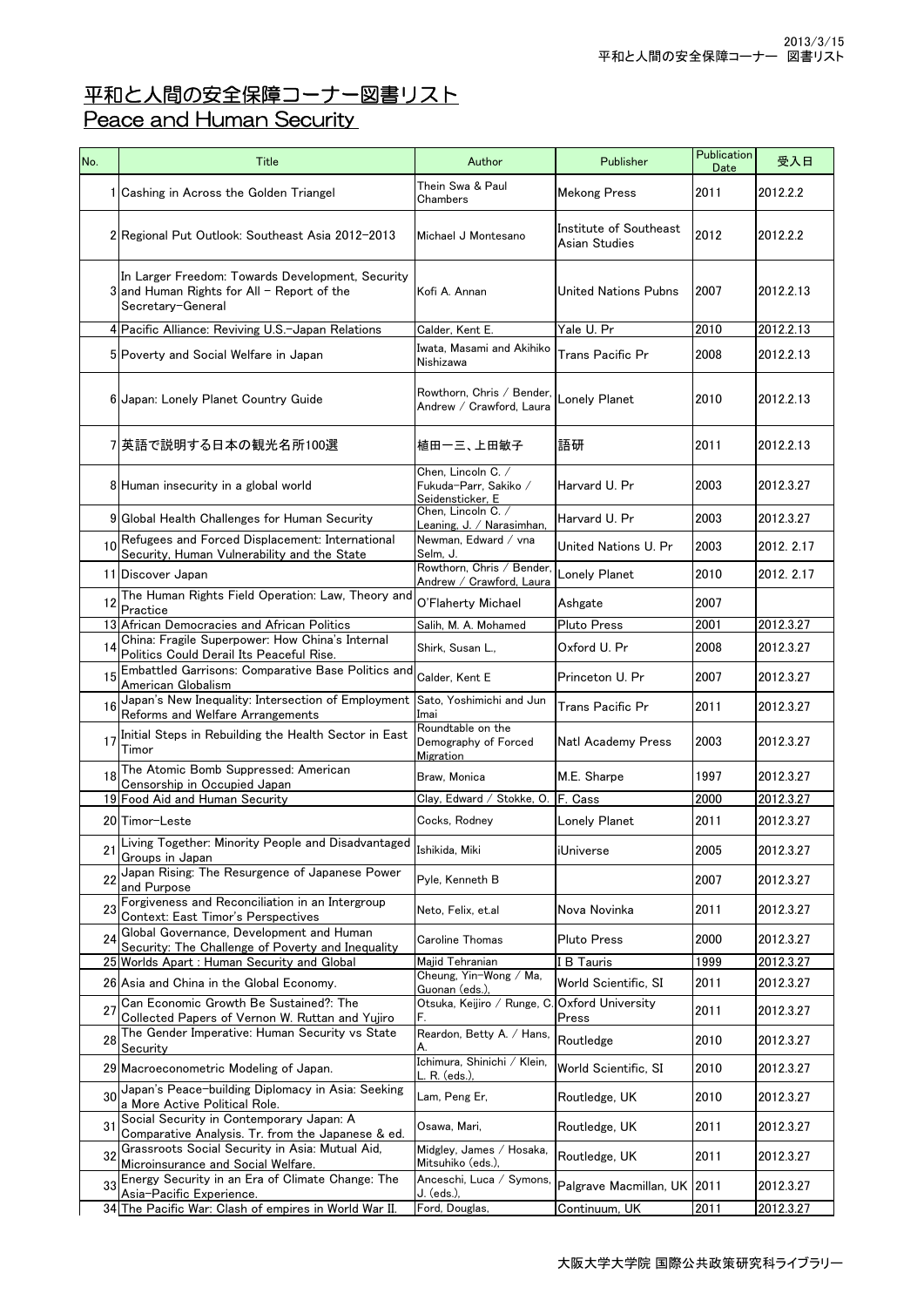| No. | Title                                                                                                            | Author                                                            | Publisher                               | Publication<br>Date | 受入日       |
|-----|------------------------------------------------------------------------------------------------------------------|-------------------------------------------------------------------|-----------------------------------------|---------------------|-----------|
| 35  | Japan Transformed: Political Change and Economic<br>Restructuring.                                               | Rosenbluth, Frances<br>$McCall /$ Thies, M. F.,                   | Princeton U. Pr., US                    | 2010                | 2012.3.27 |
| 36  | Asia's Flying Geese: How Regionalization Shapes<br>Japan.                                                        | Hatch, Walter F.,                                                 | Cornell U. Pr., US                      | 2010                | 2012.3.27 |
| 37  | Rethinking Japanese Public Opinion and Security:<br>From Pacifism to Realism?                                    | Midford, Paul,                                                    | Stanford U. Pr., US                     | 2011                | 2012.3.27 |
| 38  | ASEAN'S Myanmar Crisis: Challenges to the Pursuit                                                                | Roberts, Christopher,                                             | ISEAS, SI                               | 2010                | 2012.3.27 |
|     | of a Security Community.<br>39 Changing Politics in Japan.                                                       | Nabashima, ikuo ∕ Steei,                                          | Cornell U. Pr., US                      | 2010                | 2012.3.27 |
| 40  | Islamism in Indonesia: Politics in the Emerging<br>Democracy.                                                    | Platzdasch. Bernhard.                                             | ISEAS, SI                               | 2009                | 2012.3.27 |
|     | War and Health Insurance Policy in Japan and the<br>41 United States: World War II to Postwar<br>Reconstruction. | Yamagishi, Takakazu,                                              | Johns Hopkins U. Pr<br>US               | 2011                | 2012.3.27 |
| 42  | Cultures of War: Pear Harbor / Hiroshima / 9-11 /<br>Iraq.                                                       | Dower, John W.,                                                   | Norton, US                              | 2010                | 2012.3.27 |
|     | 43 By Design or Accident: Reflections on Asian                                                                   | Singh, Daljit,                                                    | ISEAS, SI                               | 2010                | 2012.3.27 |
|     | 44 Asbestos Disaster: Lessons from Japan's<br>Experience.                                                        | Miyamoto, Kenichi /<br>Morinaga, Kenji / Mori,<br>Hiroyuki (eds.) | Springer, JA                            | 2011                | 2012.3.27 |
|     | 45 Modernism and Japanese Culture.                                                                               | Starrs, Roy,                                                      | Palgrave Macmillan, UK 2011             |                     | 2012.3.27 |
| 46  | Human Security and Non-Citizens: Law, Policy and<br><b>International Affairs</b>                                 | Edwards, Alice /<br>Ferstman, C.                                  | Cambridge U. Pr                         | 2010                | 2012.3.27 |
| 47  | Spending without Taxation: FILP and the Politics of<br>Public Finance in Japan.                                  | Park, Gene,                                                       | Stanford U. Pr., US                     | 2011                | 2012.3.27 |
| 48  | In Defense of Japan: From the Market to the<br>Military in Space Policy.                                         | Pekkanen, Saadia M. /<br>Kallender-Umezu, P.,                     | Stanford U. Pr., US                     | 2010                | 2012.3.27 |
|     | 49 Piety and Politics: Islamism in Contemporary                                                                  | Liow, Joseph Chinyong,                                            | Oxford U. Pr., US                       | 2009                | 2012.3.27 |
| 50  | Japanese Society at War: Death, Memory and the<br>Russo-Japanese War.                                            | Shimazu, Naoko,                                                   | Cambridge U. Pr., UK                    | 2009                | 2012.3.27 |
| 51  | The Most Controversial Decision: Truman, the<br>Atomic Bombs, and the Defeat of Japan.                           | Miscamble, Wilson D.,                                             | Cambridge U. Pr., UK                    | 2011                | 2012.3.27 |
| 52  | Conflicts of Interest and the Future of Medicine:<br>The United States, France, and Japan.                       | Rodwin, Marc A.,                                                  | Oxford U. Pr., US                       | 2011                | 2012.3.27 |
| 53  | Myanmar / Burma: Internal Challenges, External<br>Interests.                                                     | Rieffel, Lex (ed.),                                               | <b>Brookings Institution</b><br>Pr., US | 2010                | 2012.3.27 |
| 54  | Child Welfare and Development: A Japanese Case<br>Study.                                                         | Bamba, Sachiko / Haight,<br>W. L.,                                | Cambridge U. Pr., UK                    | 2011                | 2012.3.27 |
| 55  | Energy and Security in South Asia: Cooperation or<br>Conflict?                                                   | Ebinger, Charles K.,                                              | <b>Brookings Institution</b><br>Pr., US | 2011                | 2012.3.27 |
| 56  | After Hiroshima: The United States, Race, and<br>Nuclear Weapons in Asia, 1945 - 1965.                           | Jones, Matthew,                                                   | Cambridge U. Pr., UK                    | 2010                | 2012.3.27 |
| 57  | Southeast Asia and the Rise of China: The Search<br>for Security.                                                | Storey, Ian,                                                      | Routledge, UK                           | 2011                | 2012.3.27 |
|     | 58 Women and Family in Contemporary Japan.                                                                       | Holloway, Susan D.,                                               | Cambridge U. Pr., UK                    | 2010                | 2012.3.27 |
|     | 59 Decoding Boundaries in Contemporary Japan: The<br>Koizumi Administration and Beyond.                          | Hook, Glenn D. (ed.),                                             | Routledge, UK                           | 2011                | 2012.3.27 |
| 60  | Civic Engagement in Postwar Japan: The Revival of<br>a Defeated Society.                                         | Kage, Rieko,                                                      | Cambridge U. Pr., UK                    | 2011                | 2012.3.27 |
| 61  | Lost in Transition: Youth, Work, and Instability in<br>Postindustrial Japan.                                     | Brinton, Mary C.,                                                 | Cambridge U. Pr., US                    | 2011                | 2012.3.27 |
| 62  | The Crisis of Democratic Governance in Southeast<br>Asia.                                                        | Croissant, Aurel /<br>Buente, M. (eds.),                          | Palgrave Macmillan, UK                  | 2011                | 2012.3.27 |
|     | 63 The Politics of Human Rights: A Global Perspective Evans, Tony                                                |                                                                   | Pluto Pr                                | 2005                | 2012.3.27 |
| 64  | A World of Insecurity: Anthropological Perspectives<br>on Human Security                                         | Eriksen, Thomas Hylland<br>Bal, E. / Salemink, O.                 | Pluto Pr                                | 2010                | 2012.3.27 |
| 65  | Cartoon Cultures: The Globalization of Japanese<br>Popular Media.                                                | Cooper-Chen. Anne M                                               | P. Lang, SZ                             | 2010                | 2012.3.27 |
| 66  | Japanese Politics Today: From Karaoke to Kabuki<br>Democracy.                                                    | Inoguchi, Takashi / Jain,<br>Р.                                   | Palgrave Macmillan, UK                  | 2010                | 2012.3.27 |
| 67  | Southeast Asia and the Middle East: Islam,<br>Movement, and the Longue Duree.                                    | Tagliacozzo, Eric,                                                | Stanford U. Pr., US                     | 2009                | 2012.3.27 |
| 68  | Changing Japanese Capitalism: Societal<br>Coordination and Institutional Adjustment.                             | Witt, Michael A.,                                                 | Cambridge U. Pr., UK                    | 2010                | 2012.3.27 |
| 69  | Policy Entrepreneurship and Elections in Japan: A<br>Political Biography of Ozawa Ichiro?                        | Oka, Takashi,                                                     | Routledge, UK                           | 2011                | 2012.3.27 |
| 70  | Human Security: Reflections of Globalization and<br>Intervention                                                 | Kaldor, Mary                                                      | Polity Pr                               | 2007                | 2012.3.27 |
| 71  | A Decade of Human Security: Global Governance<br>and New Multilateralisms                                        | MacLean, Sandra J. /<br>Black, D. R. / Shaw, T.<br>M.             | Ashgate                                 | 2006                | 2012/4/16 |
| 72  | the International Studies Encyclopedia 11 Vils and<br>Index Vol.1                                                | Robert A. Denemark                                                | Wiley-Blacwell                          | 2010                | 2012/3/27 |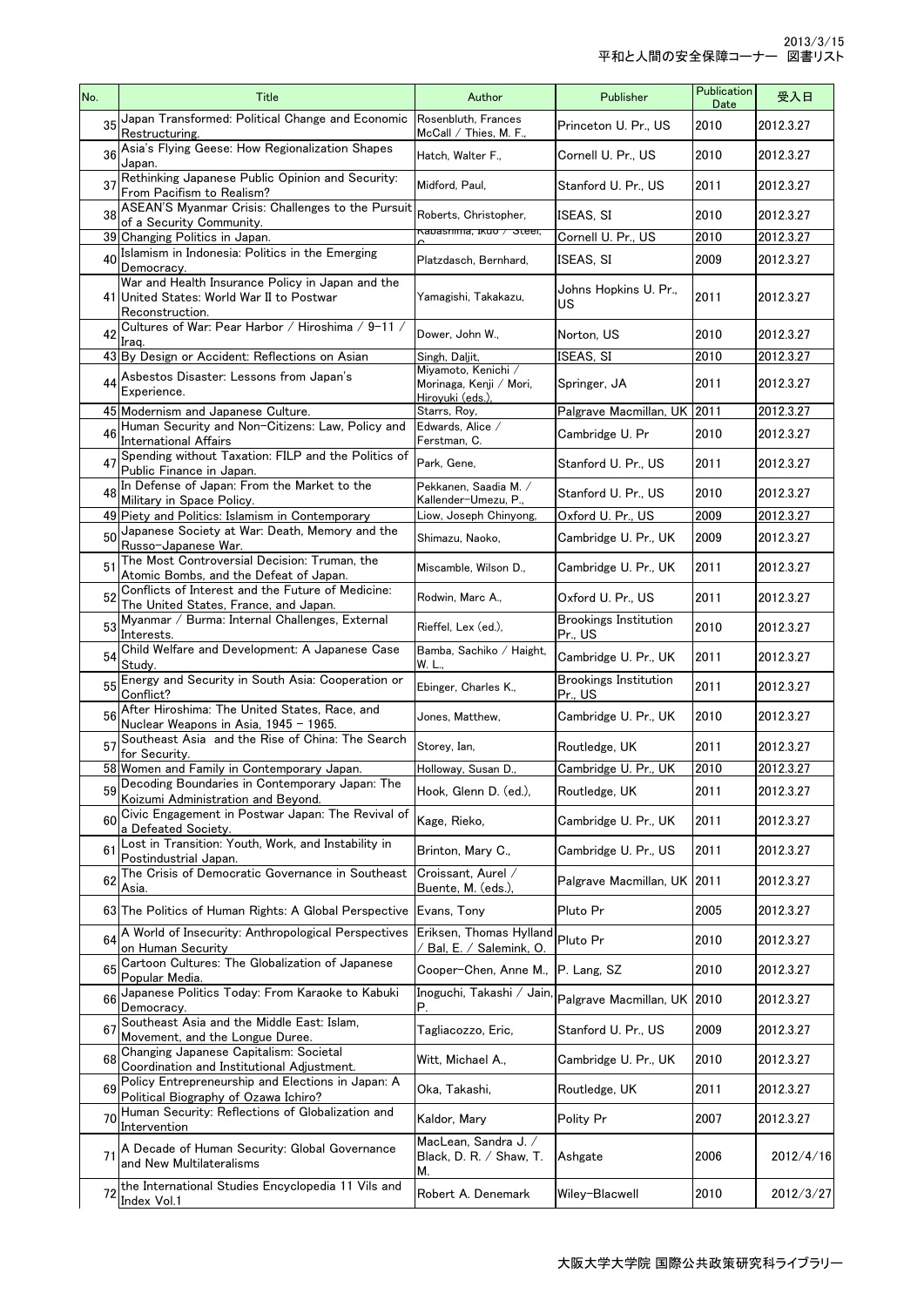| the International Studies Encyclopedia 11 Vils and<br>73<br>2012/3/27<br>Robert A. Denemark<br>Wiley-Blacwell<br>2010<br>Index Vol.2<br>the International Studies Encyclopedia 11 Vils and<br>74<br>2012/3/27<br>Robert A. Denemark<br>Wiley-Blacwell<br>2010<br>Index Vol.3<br>the International Studies Encyclopedia 11 Vils and<br>75<br>2010<br>Robert A. Denemark<br>Wiley-Blacwell<br>Index Vol.4<br>the International Studies Encyclopedia 11 Vils and<br>76<br>Robert A. Denemark<br>Wiley-Blacwell<br>2010<br>Index Vol.5<br>the International Studies Encyclopedia 11 Vils and<br>77<br>Robert A. Denemark<br>Wiley-Blacwell<br>2010<br>Index Vol.6<br>the International Studies Encyclopedia 11 Vils and<br>2012/3/27<br>78<br>Robert A. Denemark<br>Wiley-Blacwell<br>2010<br>Index Vol.7<br>the International Studies Encyclopedia 11 Vils and<br>79<br>2012/3/27<br>Robert A. Denemark<br>Wiley-Blacwell<br>2010<br>Index Vol.8<br>the International Studies Encyclopedia 11 Vils and<br>80<br>2012/3/27<br>Robert A. Denemark<br>Wiley-Blacwell<br>2010<br>Index Vol.9<br>the International Studies Encyclopedia 11 Vils and<br>81<br>Robert A. Denemark<br>Wiley-Blacwell<br>2010<br>Index Vol.10<br>the International Studies Encyclopedia 11 Vils and<br>82<br>Robert A. Denemark<br>Wiley-Blacwell<br>2010<br>Index Vol.11<br>the International Studies Encyclopedia 11 Vils and<br>83<br>2012/3/27<br>Robert A. Denemark<br>Wiley-Blacwell<br>2010<br>Index Index<br>2012/3/27<br>84 Imagination of Geder (Gender Vol.1)<br>Routledge<br>2011<br>2012/3/27<br>85 Making Gender (Gender Vol.2)<br>2011<br>Routledge<br>86 Living Gender (Gender Vol.3)<br>2011<br>Routledge<br>2012/3/27<br>87 States of Gender (Gender Vol.4)<br>2011<br>Routledge<br>The Asian Mediterranean: Port Cities and Trading<br>2012/4/16<br>88 Networks in China, Japan and Southeast Asia, 13th<br>2011<br>Gipouloux, Francois,<br>E. Elgar, UK<br>- 21st Century.<br>The Rise of China and Structural Changes in Korea<br>∣Ito, Takatoshi ∕ Hahn,<br>89<br>2010<br>2012/4/16<br>E. Elgar, UK<br>and Asia.<br>Chin Hee (eds.),<br>Identity and Ethnic Relations in Southeast Asia:<br>90<br>Tong, Chee Kiong,<br>2010<br>2012/4/16<br>Springer, NE<br>Racializing Chineseness.<br>The Political Resurgence of the Military in<br>9<br>Mietzner, Marcus (ed.),<br>2011<br>2012/4/16<br>Routledge, UK<br>Southeast Asia: Conflict and Leadership.<br>Religion, Politics and Gender in Indonesia: Disputing<br>92<br>Wichelen, Sonja van,<br>2012/4/16<br>2010<br>Routledge, UK<br>the Muslim Body.<br>Accountability for international humanitarian law<br>Springer Berlin<br>93<br>2005<br>2012/4/16<br>Othman, Mohamed<br>violations; Case of Rwanda and East Timor<br>Heidelberg<br>Ganguly, Sumit /<br>2010<br>2012/4/16<br>94 The Routledge Handbook of Asian Security Studies.<br>Routledge, UK<br>Scobell, A. / Liow, J. C.<br>2011<br>95 Routledge Handbook of Japanese Politics.<br>Gaunder, Alisa (ed.),<br>Routledge, UK<br>96 Remembering Hiroshima: Was it Just?<br>Winters, Francis X.,<br>Ashgate, UK<br>2009<br>2012/4/16<br>Truong. Thanh-Dam /<br>2006<br>97 Engendering Human Security: Feminist Perspectives Wieringa, S. / Chhachhi, Zed Books,<br>A.<br>China's Multilateral Co-operation in Asia and the<br>98 Pacific: Institutionalizing Beijing's "Good Neighbor<br>2012/4/16<br>Routledge, UK<br>2010<br>Chung, Chien-peng,<br>Policy".<br>Legal Reforms in China and Vietnam: A Comparison<br>Gillespie, John / Chen,<br>99<br>2010<br>2012/4/16<br>Routledge, UK<br>of Asian Communist Regimes.<br>A. H. Y.,<br>(Un) Civil Society and Political Change in Indonesia:<br>Beittinger-Lee, Verena.<br>2009<br>100<br>Routledge, UK<br>2012/4/16<br>A Contested Arena.<br>Buente, Marco / Ufen,<br>101 Democratization in Post-Suharto Indonesia.<br>Routledge, UK<br>2009<br>2012/4/16<br>A. (eds.),<br>Political Change, Democratic Transitions and<br>Caballero-Anthony,<br>102<br>2012/4/16<br>Routledge, UK<br>2010<br>Security in Southeast Asia.<br>Mely $(ed)$ ,<br>Gender and Transitional Justice: The Women of<br>103<br>Rimmer, Susan Harris,<br>Routledge, UK<br>2010<br>2012/4/16<br>East Timor.<br>104 Gender, Islam and Democracy in Indonesia.<br>2009<br>2012/4/16<br>Routledge, UK<br>Robinson, Kathryn,<br>Saravanamuttu, Johan,<br>2012/4/16<br>105 Islam and Politics in Southeast Asia.<br>Routledge, UK<br>2010<br>(ed.),<br>Harris, Vandra /<br>Security, Development and Nation-Building in<br>106<br>2012/4/16<br>Routledge, UK<br>2011<br>Timor-Leste: A Cross-sectoral Assessment.<br>Goldsmith, A. J. (eds.),<br>107 Timor Leste: Politics, History, and Culture.<br>Molnar, Andrea Katalin,<br>Routledge, UK<br>2010<br>2012/4/16<br>108 Torture, Truth and Justice<br>Stanley, Elizabeth<br>Routledge<br>2009<br>2012/4/16<br>Pakistan's Quagmire: Security, Strategy, and the<br>Butt, Usama / Elahi, N.<br>109<br>Continuum, UK<br>2010<br>Future of the Islamic-nuclear Nation.<br>(eds.),<br>Cooperative Security in the Asia-Pacific: The<br>Haacke, Juergen /<br>2010<br>2012/4/16<br>110<br>Routledge, UK<br><b>ASEAN Regional Forum.</b><br>Morada, N. M. (eds.), | No. | Title | Author | Publisher | Publication<br>Date | 受入日       |
|-----------------------------------------------------------------------------------------------------------------------------------------------------------------------------------------------------------------------------------------------------------------------------------------------------------------------------------------------------------------------------------------------------------------------------------------------------------------------------------------------------------------------------------------------------------------------------------------------------------------------------------------------------------------------------------------------------------------------------------------------------------------------------------------------------------------------------------------------------------------------------------------------------------------------------------------------------------------------------------------------------------------------------------------------------------------------------------------------------------------------------------------------------------------------------------------------------------------------------------------------------------------------------------------------------------------------------------------------------------------------------------------------------------------------------------------------------------------------------------------------------------------------------------------------------------------------------------------------------------------------------------------------------------------------------------------------------------------------------------------------------------------------------------------------------------------------------------------------------------------------------------------------------------------------------------------------------------------------------------------------------------------------------------------------------------------------------------------------------------------------------------------------------------------------------------------------------------------------------------------------------------------------------------------------------------------------------------------------------------------------------------------------------------------------------------------------------------------------------------------------------------------------------------------------------------------------------------------------------------------------------------------------------------------------------------------------------------------------------------------------------------------------------------------------------------------------------------------------------------------------------------------------------------------------------------------------------------------------------------------------------------------------------------------------------------------------------------------------------------------------------------------------------------------------------------------------------------------------------------------------------------------------------------------------------------------------------------------------------------------------------------------------------------------------------------------------------------------------------------------------------------------------------------------------------------------------------------------------------------------------------------------------------------------------------------------------------------------------------------------------------------------------------------------------------------------------------------------------------------------------------------------------------------------------------------------------------------------------------------------------------------------------------------------------------------------------------------------------------------------------------------------------------------------------------------------------------------------------------------------------------------------------------------------------------------------------------------------------------------------------------------------------------------------------------------------------------------------------------------------------------------------------------------------------------------------------------------------------------------------------------------------------------------------------------------------------------------------------------------------------------------------------------------------------------------------------------------------------------------------------------------------------------------------------------------------------------------------------------------------------------------------------------------------------------------------------------------------------------------------------------------------------------------------------------------------------------------------------------------|-----|-------|--------|-----------|---------------------|-----------|
|                                                                                                                                                                                                                                                                                                                                                                                                                                                                                                                                                                                                                                                                                                                                                                                                                                                                                                                                                                                                                                                                                                                                                                                                                                                                                                                                                                                                                                                                                                                                                                                                                                                                                                                                                                                                                                                                                                                                                                                                                                                                                                                                                                                                                                                                                                                                                                                                                                                                                                                                                                                                                                                                                                                                                                                                                                                                                                                                                                                                                                                                                                                                                                                                                                                                                                                                                                                                                                                                                                                                                                                                                                                                                                                                                                                                                                                                                                                                                                                                                                                                                                                                                                                                                                                                                                                                                                                                                                                                                                                                                                                                                                                                                                                                                                                                                                                                                                                                                                                                                                                                                                                                                                                                                                   |     |       |        |           |                     |           |
|                                                                                                                                                                                                                                                                                                                                                                                                                                                                                                                                                                                                                                                                                                                                                                                                                                                                                                                                                                                                                                                                                                                                                                                                                                                                                                                                                                                                                                                                                                                                                                                                                                                                                                                                                                                                                                                                                                                                                                                                                                                                                                                                                                                                                                                                                                                                                                                                                                                                                                                                                                                                                                                                                                                                                                                                                                                                                                                                                                                                                                                                                                                                                                                                                                                                                                                                                                                                                                                                                                                                                                                                                                                                                                                                                                                                                                                                                                                                                                                                                                                                                                                                                                                                                                                                                                                                                                                                                                                                                                                                                                                                                                                                                                                                                                                                                                                                                                                                                                                                                                                                                                                                                                                                                                   |     |       |        |           |                     |           |
|                                                                                                                                                                                                                                                                                                                                                                                                                                                                                                                                                                                                                                                                                                                                                                                                                                                                                                                                                                                                                                                                                                                                                                                                                                                                                                                                                                                                                                                                                                                                                                                                                                                                                                                                                                                                                                                                                                                                                                                                                                                                                                                                                                                                                                                                                                                                                                                                                                                                                                                                                                                                                                                                                                                                                                                                                                                                                                                                                                                                                                                                                                                                                                                                                                                                                                                                                                                                                                                                                                                                                                                                                                                                                                                                                                                                                                                                                                                                                                                                                                                                                                                                                                                                                                                                                                                                                                                                                                                                                                                                                                                                                                                                                                                                                                                                                                                                                                                                                                                                                                                                                                                                                                                                                                   |     |       |        |           |                     | 2012/3/27 |
|                                                                                                                                                                                                                                                                                                                                                                                                                                                                                                                                                                                                                                                                                                                                                                                                                                                                                                                                                                                                                                                                                                                                                                                                                                                                                                                                                                                                                                                                                                                                                                                                                                                                                                                                                                                                                                                                                                                                                                                                                                                                                                                                                                                                                                                                                                                                                                                                                                                                                                                                                                                                                                                                                                                                                                                                                                                                                                                                                                                                                                                                                                                                                                                                                                                                                                                                                                                                                                                                                                                                                                                                                                                                                                                                                                                                                                                                                                                                                                                                                                                                                                                                                                                                                                                                                                                                                                                                                                                                                                                                                                                                                                                                                                                                                                                                                                                                                                                                                                                                                                                                                                                                                                                                                                   |     |       |        |           |                     | 2012/3/27 |
|                                                                                                                                                                                                                                                                                                                                                                                                                                                                                                                                                                                                                                                                                                                                                                                                                                                                                                                                                                                                                                                                                                                                                                                                                                                                                                                                                                                                                                                                                                                                                                                                                                                                                                                                                                                                                                                                                                                                                                                                                                                                                                                                                                                                                                                                                                                                                                                                                                                                                                                                                                                                                                                                                                                                                                                                                                                                                                                                                                                                                                                                                                                                                                                                                                                                                                                                                                                                                                                                                                                                                                                                                                                                                                                                                                                                                                                                                                                                                                                                                                                                                                                                                                                                                                                                                                                                                                                                                                                                                                                                                                                                                                                                                                                                                                                                                                                                                                                                                                                                                                                                                                                                                                                                                                   |     |       |        |           |                     | 2012/3/27 |
|                                                                                                                                                                                                                                                                                                                                                                                                                                                                                                                                                                                                                                                                                                                                                                                                                                                                                                                                                                                                                                                                                                                                                                                                                                                                                                                                                                                                                                                                                                                                                                                                                                                                                                                                                                                                                                                                                                                                                                                                                                                                                                                                                                                                                                                                                                                                                                                                                                                                                                                                                                                                                                                                                                                                                                                                                                                                                                                                                                                                                                                                                                                                                                                                                                                                                                                                                                                                                                                                                                                                                                                                                                                                                                                                                                                                                                                                                                                                                                                                                                                                                                                                                                                                                                                                                                                                                                                                                                                                                                                                                                                                                                                                                                                                                                                                                                                                                                                                                                                                                                                                                                                                                                                                                                   |     |       |        |           |                     |           |
|                                                                                                                                                                                                                                                                                                                                                                                                                                                                                                                                                                                                                                                                                                                                                                                                                                                                                                                                                                                                                                                                                                                                                                                                                                                                                                                                                                                                                                                                                                                                                                                                                                                                                                                                                                                                                                                                                                                                                                                                                                                                                                                                                                                                                                                                                                                                                                                                                                                                                                                                                                                                                                                                                                                                                                                                                                                                                                                                                                                                                                                                                                                                                                                                                                                                                                                                                                                                                                                                                                                                                                                                                                                                                                                                                                                                                                                                                                                                                                                                                                                                                                                                                                                                                                                                                                                                                                                                                                                                                                                                                                                                                                                                                                                                                                                                                                                                                                                                                                                                                                                                                                                                                                                                                                   |     |       |        |           |                     |           |
|                                                                                                                                                                                                                                                                                                                                                                                                                                                                                                                                                                                                                                                                                                                                                                                                                                                                                                                                                                                                                                                                                                                                                                                                                                                                                                                                                                                                                                                                                                                                                                                                                                                                                                                                                                                                                                                                                                                                                                                                                                                                                                                                                                                                                                                                                                                                                                                                                                                                                                                                                                                                                                                                                                                                                                                                                                                                                                                                                                                                                                                                                                                                                                                                                                                                                                                                                                                                                                                                                                                                                                                                                                                                                                                                                                                                                                                                                                                                                                                                                                                                                                                                                                                                                                                                                                                                                                                                                                                                                                                                                                                                                                                                                                                                                                                                                                                                                                                                                                                                                                                                                                                                                                                                                                   |     |       |        |           |                     |           |
|                                                                                                                                                                                                                                                                                                                                                                                                                                                                                                                                                                                                                                                                                                                                                                                                                                                                                                                                                                                                                                                                                                                                                                                                                                                                                                                                                                                                                                                                                                                                                                                                                                                                                                                                                                                                                                                                                                                                                                                                                                                                                                                                                                                                                                                                                                                                                                                                                                                                                                                                                                                                                                                                                                                                                                                                                                                                                                                                                                                                                                                                                                                                                                                                                                                                                                                                                                                                                                                                                                                                                                                                                                                                                                                                                                                                                                                                                                                                                                                                                                                                                                                                                                                                                                                                                                                                                                                                                                                                                                                                                                                                                                                                                                                                                                                                                                                                                                                                                                                                                                                                                                                                                                                                                                   |     |       |        |           |                     | 2012/3/27 |
|                                                                                                                                                                                                                                                                                                                                                                                                                                                                                                                                                                                                                                                                                                                                                                                                                                                                                                                                                                                                                                                                                                                                                                                                                                                                                                                                                                                                                                                                                                                                                                                                                                                                                                                                                                                                                                                                                                                                                                                                                                                                                                                                                                                                                                                                                                                                                                                                                                                                                                                                                                                                                                                                                                                                                                                                                                                                                                                                                                                                                                                                                                                                                                                                                                                                                                                                                                                                                                                                                                                                                                                                                                                                                                                                                                                                                                                                                                                                                                                                                                                                                                                                                                                                                                                                                                                                                                                                                                                                                                                                                                                                                                                                                                                                                                                                                                                                                                                                                                                                                                                                                                                                                                                                                                   |     |       |        |           |                     | 2012/3/27 |
|                                                                                                                                                                                                                                                                                                                                                                                                                                                                                                                                                                                                                                                                                                                                                                                                                                                                                                                                                                                                                                                                                                                                                                                                                                                                                                                                                                                                                                                                                                                                                                                                                                                                                                                                                                                                                                                                                                                                                                                                                                                                                                                                                                                                                                                                                                                                                                                                                                                                                                                                                                                                                                                                                                                                                                                                                                                                                                                                                                                                                                                                                                                                                                                                                                                                                                                                                                                                                                                                                                                                                                                                                                                                                                                                                                                                                                                                                                                                                                                                                                                                                                                                                                                                                                                                                                                                                                                                                                                                                                                                                                                                                                                                                                                                                                                                                                                                                                                                                                                                                                                                                                                                                                                                                                   |     |       |        |           |                     |           |
|                                                                                                                                                                                                                                                                                                                                                                                                                                                                                                                                                                                                                                                                                                                                                                                                                                                                                                                                                                                                                                                                                                                                                                                                                                                                                                                                                                                                                                                                                                                                                                                                                                                                                                                                                                                                                                                                                                                                                                                                                                                                                                                                                                                                                                                                                                                                                                                                                                                                                                                                                                                                                                                                                                                                                                                                                                                                                                                                                                                                                                                                                                                                                                                                                                                                                                                                                                                                                                                                                                                                                                                                                                                                                                                                                                                                                                                                                                                                                                                                                                                                                                                                                                                                                                                                                                                                                                                                                                                                                                                                                                                                                                                                                                                                                                                                                                                                                                                                                                                                                                                                                                                                                                                                                                   |     |       |        |           |                     |           |
|                                                                                                                                                                                                                                                                                                                                                                                                                                                                                                                                                                                                                                                                                                                                                                                                                                                                                                                                                                                                                                                                                                                                                                                                                                                                                                                                                                                                                                                                                                                                                                                                                                                                                                                                                                                                                                                                                                                                                                                                                                                                                                                                                                                                                                                                                                                                                                                                                                                                                                                                                                                                                                                                                                                                                                                                                                                                                                                                                                                                                                                                                                                                                                                                                                                                                                                                                                                                                                                                                                                                                                                                                                                                                                                                                                                                                                                                                                                                                                                                                                                                                                                                                                                                                                                                                                                                                                                                                                                                                                                                                                                                                                                                                                                                                                                                                                                                                                                                                                                                                                                                                                                                                                                                                                   |     |       |        |           |                     |           |
|                                                                                                                                                                                                                                                                                                                                                                                                                                                                                                                                                                                                                                                                                                                                                                                                                                                                                                                                                                                                                                                                                                                                                                                                                                                                                                                                                                                                                                                                                                                                                                                                                                                                                                                                                                                                                                                                                                                                                                                                                                                                                                                                                                                                                                                                                                                                                                                                                                                                                                                                                                                                                                                                                                                                                                                                                                                                                                                                                                                                                                                                                                                                                                                                                                                                                                                                                                                                                                                                                                                                                                                                                                                                                                                                                                                                                                                                                                                                                                                                                                                                                                                                                                                                                                                                                                                                                                                                                                                                                                                                                                                                                                                                                                                                                                                                                                                                                                                                                                                                                                                                                                                                                                                                                                   |     |       |        |           |                     | 2012/3/27 |
|                                                                                                                                                                                                                                                                                                                                                                                                                                                                                                                                                                                                                                                                                                                                                                                                                                                                                                                                                                                                                                                                                                                                                                                                                                                                                                                                                                                                                                                                                                                                                                                                                                                                                                                                                                                                                                                                                                                                                                                                                                                                                                                                                                                                                                                                                                                                                                                                                                                                                                                                                                                                                                                                                                                                                                                                                                                                                                                                                                                                                                                                                                                                                                                                                                                                                                                                                                                                                                                                                                                                                                                                                                                                                                                                                                                                                                                                                                                                                                                                                                                                                                                                                                                                                                                                                                                                                                                                                                                                                                                                                                                                                                                                                                                                                                                                                                                                                                                                                                                                                                                                                                                                                                                                                                   |     |       |        |           |                     |           |
|                                                                                                                                                                                                                                                                                                                                                                                                                                                                                                                                                                                                                                                                                                                                                                                                                                                                                                                                                                                                                                                                                                                                                                                                                                                                                                                                                                                                                                                                                                                                                                                                                                                                                                                                                                                                                                                                                                                                                                                                                                                                                                                                                                                                                                                                                                                                                                                                                                                                                                                                                                                                                                                                                                                                                                                                                                                                                                                                                                                                                                                                                                                                                                                                                                                                                                                                                                                                                                                                                                                                                                                                                                                                                                                                                                                                                                                                                                                                                                                                                                                                                                                                                                                                                                                                                                                                                                                                                                                                                                                                                                                                                                                                                                                                                                                                                                                                                                                                                                                                                                                                                                                                                                                                                                   |     |       |        |           |                     |           |
|                                                                                                                                                                                                                                                                                                                                                                                                                                                                                                                                                                                                                                                                                                                                                                                                                                                                                                                                                                                                                                                                                                                                                                                                                                                                                                                                                                                                                                                                                                                                                                                                                                                                                                                                                                                                                                                                                                                                                                                                                                                                                                                                                                                                                                                                                                                                                                                                                                                                                                                                                                                                                                                                                                                                                                                                                                                                                                                                                                                                                                                                                                                                                                                                                                                                                                                                                                                                                                                                                                                                                                                                                                                                                                                                                                                                                                                                                                                                                                                                                                                                                                                                                                                                                                                                                                                                                                                                                                                                                                                                                                                                                                                                                                                                                                                                                                                                                                                                                                                                                                                                                                                                                                                                                                   |     |       |        |           |                     |           |
|                                                                                                                                                                                                                                                                                                                                                                                                                                                                                                                                                                                                                                                                                                                                                                                                                                                                                                                                                                                                                                                                                                                                                                                                                                                                                                                                                                                                                                                                                                                                                                                                                                                                                                                                                                                                                                                                                                                                                                                                                                                                                                                                                                                                                                                                                                                                                                                                                                                                                                                                                                                                                                                                                                                                                                                                                                                                                                                                                                                                                                                                                                                                                                                                                                                                                                                                                                                                                                                                                                                                                                                                                                                                                                                                                                                                                                                                                                                                                                                                                                                                                                                                                                                                                                                                                                                                                                                                                                                                                                                                                                                                                                                                                                                                                                                                                                                                                                                                                                                                                                                                                                                                                                                                                                   |     |       |        |           |                     |           |
|                                                                                                                                                                                                                                                                                                                                                                                                                                                                                                                                                                                                                                                                                                                                                                                                                                                                                                                                                                                                                                                                                                                                                                                                                                                                                                                                                                                                                                                                                                                                                                                                                                                                                                                                                                                                                                                                                                                                                                                                                                                                                                                                                                                                                                                                                                                                                                                                                                                                                                                                                                                                                                                                                                                                                                                                                                                                                                                                                                                                                                                                                                                                                                                                                                                                                                                                                                                                                                                                                                                                                                                                                                                                                                                                                                                                                                                                                                                                                                                                                                                                                                                                                                                                                                                                                                                                                                                                                                                                                                                                                                                                                                                                                                                                                                                                                                                                                                                                                                                                                                                                                                                                                                                                                                   |     |       |        |           |                     |           |
|                                                                                                                                                                                                                                                                                                                                                                                                                                                                                                                                                                                                                                                                                                                                                                                                                                                                                                                                                                                                                                                                                                                                                                                                                                                                                                                                                                                                                                                                                                                                                                                                                                                                                                                                                                                                                                                                                                                                                                                                                                                                                                                                                                                                                                                                                                                                                                                                                                                                                                                                                                                                                                                                                                                                                                                                                                                                                                                                                                                                                                                                                                                                                                                                                                                                                                                                                                                                                                                                                                                                                                                                                                                                                                                                                                                                                                                                                                                                                                                                                                                                                                                                                                                                                                                                                                                                                                                                                                                                                                                                                                                                                                                                                                                                                                                                                                                                                                                                                                                                                                                                                                                                                                                                                                   |     |       |        |           |                     |           |
|                                                                                                                                                                                                                                                                                                                                                                                                                                                                                                                                                                                                                                                                                                                                                                                                                                                                                                                                                                                                                                                                                                                                                                                                                                                                                                                                                                                                                                                                                                                                                                                                                                                                                                                                                                                                                                                                                                                                                                                                                                                                                                                                                                                                                                                                                                                                                                                                                                                                                                                                                                                                                                                                                                                                                                                                                                                                                                                                                                                                                                                                                                                                                                                                                                                                                                                                                                                                                                                                                                                                                                                                                                                                                                                                                                                                                                                                                                                                                                                                                                                                                                                                                                                                                                                                                                                                                                                                                                                                                                                                                                                                                                                                                                                                                                                                                                                                                                                                                                                                                                                                                                                                                                                                                                   |     |       |        |           |                     |           |
|                                                                                                                                                                                                                                                                                                                                                                                                                                                                                                                                                                                                                                                                                                                                                                                                                                                                                                                                                                                                                                                                                                                                                                                                                                                                                                                                                                                                                                                                                                                                                                                                                                                                                                                                                                                                                                                                                                                                                                                                                                                                                                                                                                                                                                                                                                                                                                                                                                                                                                                                                                                                                                                                                                                                                                                                                                                                                                                                                                                                                                                                                                                                                                                                                                                                                                                                                                                                                                                                                                                                                                                                                                                                                                                                                                                                                                                                                                                                                                                                                                                                                                                                                                                                                                                                                                                                                                                                                                                                                                                                                                                                                                                                                                                                                                                                                                                                                                                                                                                                                                                                                                                                                                                                                                   |     |       |        |           |                     |           |
|                                                                                                                                                                                                                                                                                                                                                                                                                                                                                                                                                                                                                                                                                                                                                                                                                                                                                                                                                                                                                                                                                                                                                                                                                                                                                                                                                                                                                                                                                                                                                                                                                                                                                                                                                                                                                                                                                                                                                                                                                                                                                                                                                                                                                                                                                                                                                                                                                                                                                                                                                                                                                                                                                                                                                                                                                                                                                                                                                                                                                                                                                                                                                                                                                                                                                                                                                                                                                                                                                                                                                                                                                                                                                                                                                                                                                                                                                                                                                                                                                                                                                                                                                                                                                                                                                                                                                                                                                                                                                                                                                                                                                                                                                                                                                                                                                                                                                                                                                                                                                                                                                                                                                                                                                                   |     |       |        |           |                     | 2012/4/16 |
|                                                                                                                                                                                                                                                                                                                                                                                                                                                                                                                                                                                                                                                                                                                                                                                                                                                                                                                                                                                                                                                                                                                                                                                                                                                                                                                                                                                                                                                                                                                                                                                                                                                                                                                                                                                                                                                                                                                                                                                                                                                                                                                                                                                                                                                                                                                                                                                                                                                                                                                                                                                                                                                                                                                                                                                                                                                                                                                                                                                                                                                                                                                                                                                                                                                                                                                                                                                                                                                                                                                                                                                                                                                                                                                                                                                                                                                                                                                                                                                                                                                                                                                                                                                                                                                                                                                                                                                                                                                                                                                                                                                                                                                                                                                                                                                                                                                                                                                                                                                                                                                                                                                                                                                                                                   |     |       |        |           |                     | 2012/4/16 |
|                                                                                                                                                                                                                                                                                                                                                                                                                                                                                                                                                                                                                                                                                                                                                                                                                                                                                                                                                                                                                                                                                                                                                                                                                                                                                                                                                                                                                                                                                                                                                                                                                                                                                                                                                                                                                                                                                                                                                                                                                                                                                                                                                                                                                                                                                                                                                                                                                                                                                                                                                                                                                                                                                                                                                                                                                                                                                                                                                                                                                                                                                                                                                                                                                                                                                                                                                                                                                                                                                                                                                                                                                                                                                                                                                                                                                                                                                                                                                                                                                                                                                                                                                                                                                                                                                                                                                                                                                                                                                                                                                                                                                                                                                                                                                                                                                                                                                                                                                                                                                                                                                                                                                                                                                                   |     |       |        |           |                     |           |
|                                                                                                                                                                                                                                                                                                                                                                                                                                                                                                                                                                                                                                                                                                                                                                                                                                                                                                                                                                                                                                                                                                                                                                                                                                                                                                                                                                                                                                                                                                                                                                                                                                                                                                                                                                                                                                                                                                                                                                                                                                                                                                                                                                                                                                                                                                                                                                                                                                                                                                                                                                                                                                                                                                                                                                                                                                                                                                                                                                                                                                                                                                                                                                                                                                                                                                                                                                                                                                                                                                                                                                                                                                                                                                                                                                                                                                                                                                                                                                                                                                                                                                                                                                                                                                                                                                                                                                                                                                                                                                                                                                                                                                                                                                                                                                                                                                                                                                                                                                                                                                                                                                                                                                                                                                   |     |       |        |           |                     |           |
|                                                                                                                                                                                                                                                                                                                                                                                                                                                                                                                                                                                                                                                                                                                                                                                                                                                                                                                                                                                                                                                                                                                                                                                                                                                                                                                                                                                                                                                                                                                                                                                                                                                                                                                                                                                                                                                                                                                                                                                                                                                                                                                                                                                                                                                                                                                                                                                                                                                                                                                                                                                                                                                                                                                                                                                                                                                                                                                                                                                                                                                                                                                                                                                                                                                                                                                                                                                                                                                                                                                                                                                                                                                                                                                                                                                                                                                                                                                                                                                                                                                                                                                                                                                                                                                                                                                                                                                                                                                                                                                                                                                                                                                                                                                                                                                                                                                                                                                                                                                                                                                                                                                                                                                                                                   |     |       |        |           |                     |           |
|                                                                                                                                                                                                                                                                                                                                                                                                                                                                                                                                                                                                                                                                                                                                                                                                                                                                                                                                                                                                                                                                                                                                                                                                                                                                                                                                                                                                                                                                                                                                                                                                                                                                                                                                                                                                                                                                                                                                                                                                                                                                                                                                                                                                                                                                                                                                                                                                                                                                                                                                                                                                                                                                                                                                                                                                                                                                                                                                                                                                                                                                                                                                                                                                                                                                                                                                                                                                                                                                                                                                                                                                                                                                                                                                                                                                                                                                                                                                                                                                                                                                                                                                                                                                                                                                                                                                                                                                                                                                                                                                                                                                                                                                                                                                                                                                                                                                                                                                                                                                                                                                                                                                                                                                                                   |     |       |        |           |                     |           |
|                                                                                                                                                                                                                                                                                                                                                                                                                                                                                                                                                                                                                                                                                                                                                                                                                                                                                                                                                                                                                                                                                                                                                                                                                                                                                                                                                                                                                                                                                                                                                                                                                                                                                                                                                                                                                                                                                                                                                                                                                                                                                                                                                                                                                                                                                                                                                                                                                                                                                                                                                                                                                                                                                                                                                                                                                                                                                                                                                                                                                                                                                                                                                                                                                                                                                                                                                                                                                                                                                                                                                                                                                                                                                                                                                                                                                                                                                                                                                                                                                                                                                                                                                                                                                                                                                                                                                                                                                                                                                                                                                                                                                                                                                                                                                                                                                                                                                                                                                                                                                                                                                                                                                                                                                                   |     |       |        |           |                     |           |
|                                                                                                                                                                                                                                                                                                                                                                                                                                                                                                                                                                                                                                                                                                                                                                                                                                                                                                                                                                                                                                                                                                                                                                                                                                                                                                                                                                                                                                                                                                                                                                                                                                                                                                                                                                                                                                                                                                                                                                                                                                                                                                                                                                                                                                                                                                                                                                                                                                                                                                                                                                                                                                                                                                                                                                                                                                                                                                                                                                                                                                                                                                                                                                                                                                                                                                                                                                                                                                                                                                                                                                                                                                                                                                                                                                                                                                                                                                                                                                                                                                                                                                                                                                                                                                                                                                                                                                                                                                                                                                                                                                                                                                                                                                                                                                                                                                                                                                                                                                                                                                                                                                                                                                                                                                   |     |       |        |           |                     |           |
|                                                                                                                                                                                                                                                                                                                                                                                                                                                                                                                                                                                                                                                                                                                                                                                                                                                                                                                                                                                                                                                                                                                                                                                                                                                                                                                                                                                                                                                                                                                                                                                                                                                                                                                                                                                                                                                                                                                                                                                                                                                                                                                                                                                                                                                                                                                                                                                                                                                                                                                                                                                                                                                                                                                                                                                                                                                                                                                                                                                                                                                                                                                                                                                                                                                                                                                                                                                                                                                                                                                                                                                                                                                                                                                                                                                                                                                                                                                                                                                                                                                                                                                                                                                                                                                                                                                                                                                                                                                                                                                                                                                                                                                                                                                                                                                                                                                                                                                                                                                                                                                                                                                                                                                                                                   |     |       |        |           |                     |           |
|                                                                                                                                                                                                                                                                                                                                                                                                                                                                                                                                                                                                                                                                                                                                                                                                                                                                                                                                                                                                                                                                                                                                                                                                                                                                                                                                                                                                                                                                                                                                                                                                                                                                                                                                                                                                                                                                                                                                                                                                                                                                                                                                                                                                                                                                                                                                                                                                                                                                                                                                                                                                                                                                                                                                                                                                                                                                                                                                                                                                                                                                                                                                                                                                                                                                                                                                                                                                                                                                                                                                                                                                                                                                                                                                                                                                                                                                                                                                                                                                                                                                                                                                                                                                                                                                                                                                                                                                                                                                                                                                                                                                                                                                                                                                                                                                                                                                                                                                                                                                                                                                                                                                                                                                                                   |     |       |        |           |                     |           |
|                                                                                                                                                                                                                                                                                                                                                                                                                                                                                                                                                                                                                                                                                                                                                                                                                                                                                                                                                                                                                                                                                                                                                                                                                                                                                                                                                                                                                                                                                                                                                                                                                                                                                                                                                                                                                                                                                                                                                                                                                                                                                                                                                                                                                                                                                                                                                                                                                                                                                                                                                                                                                                                                                                                                                                                                                                                                                                                                                                                                                                                                                                                                                                                                                                                                                                                                                                                                                                                                                                                                                                                                                                                                                                                                                                                                                                                                                                                                                                                                                                                                                                                                                                                                                                                                                                                                                                                                                                                                                                                                                                                                                                                                                                                                                                                                                                                                                                                                                                                                                                                                                                                                                                                                                                   |     |       |        |           |                     |           |
|                                                                                                                                                                                                                                                                                                                                                                                                                                                                                                                                                                                                                                                                                                                                                                                                                                                                                                                                                                                                                                                                                                                                                                                                                                                                                                                                                                                                                                                                                                                                                                                                                                                                                                                                                                                                                                                                                                                                                                                                                                                                                                                                                                                                                                                                                                                                                                                                                                                                                                                                                                                                                                                                                                                                                                                                                                                                                                                                                                                                                                                                                                                                                                                                                                                                                                                                                                                                                                                                                                                                                                                                                                                                                                                                                                                                                                                                                                                                                                                                                                                                                                                                                                                                                                                                                                                                                                                                                                                                                                                                                                                                                                                                                                                                                                                                                                                                                                                                                                                                                                                                                                                                                                                                                                   |     |       |        |           |                     |           |
|                                                                                                                                                                                                                                                                                                                                                                                                                                                                                                                                                                                                                                                                                                                                                                                                                                                                                                                                                                                                                                                                                                                                                                                                                                                                                                                                                                                                                                                                                                                                                                                                                                                                                                                                                                                                                                                                                                                                                                                                                                                                                                                                                                                                                                                                                                                                                                                                                                                                                                                                                                                                                                                                                                                                                                                                                                                                                                                                                                                                                                                                                                                                                                                                                                                                                                                                                                                                                                                                                                                                                                                                                                                                                                                                                                                                                                                                                                                                                                                                                                                                                                                                                                                                                                                                                                                                                                                                                                                                                                                                                                                                                                                                                                                                                                                                                                                                                                                                                                                                                                                                                                                                                                                                                                   |     |       |        |           |                     | 2012/4/16 |
|                                                                                                                                                                                                                                                                                                                                                                                                                                                                                                                                                                                                                                                                                                                                                                                                                                                                                                                                                                                                                                                                                                                                                                                                                                                                                                                                                                                                                                                                                                                                                                                                                                                                                                                                                                                                                                                                                                                                                                                                                                                                                                                                                                                                                                                                                                                                                                                                                                                                                                                                                                                                                                                                                                                                                                                                                                                                                                                                                                                                                                                                                                                                                                                                                                                                                                                                                                                                                                                                                                                                                                                                                                                                                                                                                                                                                                                                                                                                                                                                                                                                                                                                                                                                                                                                                                                                                                                                                                                                                                                                                                                                                                                                                                                                                                                                                                                                                                                                                                                                                                                                                                                                                                                                                                   |     |       |        |           |                     |           |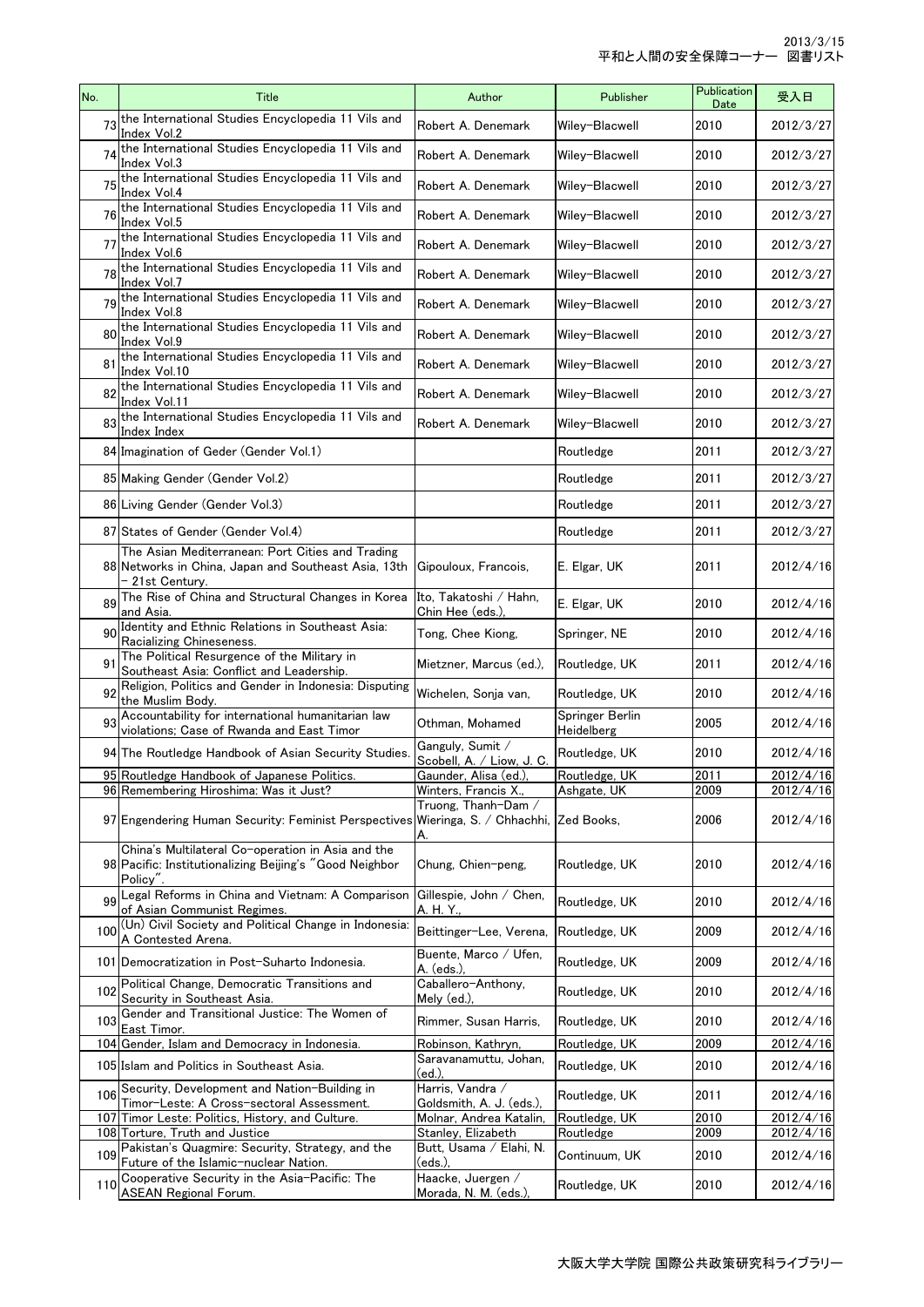| No. | Title                                                                                                                     | Author                                                                 | Publisher                                                           | Publication<br>Date | 受入日       |
|-----|---------------------------------------------------------------------------------------------------------------------------|------------------------------------------------------------------------|---------------------------------------------------------------------|---------------------|-----------|
| 111 | War, Conflict and Security in Japan and Asia<br>Pacific, 1941 - 52: The Writings of Louis Allen.                          | Nish, Ian / Allen, M.<br>(eds.).                                       | Global Oriental, UK                                                 | 2011                | 2012/4/16 |
|     | 112 Security and Internal Affairs of Central Asia.                                                                        | Tentas, James C. (ed.)                                                 | Nova Science Pub., US 2010                                          |                     | 2012/4/16 |
|     | 113 Religion and Security in South and Central Asia.                                                                      | Warikoo, K. (ed.)                                                      | Routledge, UK                                                       | 2010                | 2012/4/16 |
| 114 | Security Challenges and Military Politics in East<br>Asia: From State Building to Post-Democratization.                   | Woo, Jongseok,                                                         | Continuum, UK                                                       | 2011                | 2012/4/16 |
| 115 | Foreign Competition in Japan: Human Resource<br>Strategies. Reprint (1992)                                                | Ballon, Robert J.,                                                     | Routledge, UK                                                       | 2011                | 2012/4/16 |
| 116 | Miraculous Growth and Stagnation in Postwar<br>Japan.                                                                     | Hamada, Koichi /<br>Otuska, Keijiro / Ranis,<br>G. / Togo, Ken (eds.), | Routledge, UK                                                       | 2011                | 2012/4/16 |
| 117 | Japanese Aid and the Construction of Global<br>Development: Inescapable Solutions.                                        | Leheny, David / Warren,<br>K. (eds.)                                   | Routledge, UK                                                       | 2010                | 2012/4/16 |
| 118 | The Diplomatic History of Postwar Japan: Winner of<br>the 1999 Yoshida Shigeru Price.                                     | Iokibe, Makoto (ed.),                                                  | Routledge, UK                                                       | 2011                | 2012/4/16 |
| 119 | The Supreme Court and Benign Elite Democracy in<br>Japan.                                                                 | Itoh, Hiroshi,                                                         | Ashgate, UK                                                         | 2010                | 2012/4/16 |
| 120 | Popular Democracy in Japan: How Gender and<br>Community Are Changing Modern Electoral Politics.                           | Martin, Sherry L.,                                                     | Cornell U. Pr., US                                                  | 2011                | 2012/4/16 |
| 121 | The Japanese in War and Peace, $1942 - 48$ :<br>Selected Documents form a Translator's In-tray.                           | Nish, Ian,                                                             | Global Oriental, UK                                                 | 2011                | 2012/4/16 |
| 122 | Koizumi and Japanese Politics: Reform Strategies<br>and Leadership Style. Tr. from the Japanese by C.                     | Uchiyama, Yu,                                                          | Routledge, UK                                                       | 2010                | 2012/4/16 |
|     | The Quest for Japan's New Constitution: An<br>123 Analysis of Visions and Constitutional Reform<br>Proposals 1980 - 2009. | Winkler, Christian G.,                                                 | Routledge, UK                                                       | 2011                | 2012/4/16 |
|     | Aging Asia: The Economic and Social Implications of<br>124 Rapid Demographic Change in China, Japan, and<br>South Korea.  | Eggleston, Karen /<br>Tuljapurkar, S. (eds.),                          | The Walter H.<br>Shorenstein<br>Asia-Pacific Research<br>Center, US | 2010                | 2012/4/16 |
| 125 | War and Militarism in Modern Japan: Issues of<br>History and Identity.                                                    | Podoler, Guy (ed.),                                                    | Global Oriental, UK                                                 | 2009                | 2012/4/16 |
| 126 | Japanese Women, Class and the Tea Ceremony:<br>The Voices of Tea Practitioners in Northern Japan.                         | Chiba, Kaeko,                                                          | Routledge, UK                                                       | 2011                | 2012/4/16 |
| 127 | Multiculturalism in the New Japan: Crossing the<br>Boundaries within.                                                     | Graburn, Nelson H. H. /<br>Ertl, J. / Tierney, R. K.<br>(eds.),        | Berghahn, US                                                        | 2010                | 2012/4/16 |
| 128 | Home and Family in Japan: Continuity and<br>Transformation.                                                               | Ronald, Richard / Alexy,<br>A. (eds.),                                 | Routledge, UK                                                       | 2011                | 2012/4/16 |
| 129 | Beyond Realism: Human Security in India and<br>Pakistan in the Twenty First Century.                                      | Datta, Rekha                                                           | Lexington Books                                                     | 2008                | 2012/4/16 |
| 130 | Environment, Development and Human Security:<br>Perspectives from South Asia                                              | Najam, Adil                                                            | U. Pr. of America                                                   | 2003                | 2012/4/16 |
|     | 131 Conflict of Securities: Reflections on State and<br>Human Security in Africa                                          | Jamila Jennifer<br>Abubakar/, Kenneth<br>Omeje / Habu Galadima         | Adonis & Abbey<br>Publishers                                        | 2010                | 2012/4/16 |
|     | 132 Human Security in a Borderless World                                                                                  | Reveron, Derek S. /<br>Mahoney-Norris, K. A.,                          | Westview                                                            | 2011                | 2012/4/16 |
|     | 133 Protecting Human Security in Africa.                                                                                  | Abass, Ademola                                                         | Oxford U. Pr                                                        | 2010                | 2012/4/16 |
|     | 134 Globalization & Human Security                                                                                        | Paul Battersby, Joseph<br>M. Siracusa                                  | Rowman & Littlefield<br>Pub Inc                                     | 2009                | 2012/4/16 |
| 135 | Human Rights and State Security: Indonesia and the<br>Philippines                                                         | Jetschke, Ania                                                         | U. Pennsylvania Pr                                                  | 2010                | 2012/4/16 |
| 136 | Truth Commissions and Transitional Societies: The<br>Impact on Human Rights and Democracy.                                | Wiebelhaus-Brahm, Eric                                                 | Routledge                                                           | 2009                | 2012/4/16 |
|     | 137 The United Nations and Human Security                                                                                 | Newman, Edward /<br>Richmond, O. P.                                    | Palgrave                                                            | 2001                | 2012/4/16 |
| 138 | The Wiley-Blackwell Encyclopedia of Globalization<br>Vol.1                                                                | Ritzer, George                                                         | Wiley-Blackwell                                                     | 2012                | 2012/4/13 |
| 139 | The Wiley-Blackwell Encyclopedia of Globalization<br>Vol.2                                                                | Ritzer, George                                                         | Wiley-Blackwell                                                     | 2012                | 2012/4/13 |
| 140 | The Wiley-Blackwell Encyclopedia of Globalization<br>Vol.3                                                                | Ritzer, George                                                         | Wiley-Blackwell                                                     | 2012                | 2012/4/13 |
| 141 | The Wiley-Blackwell Encyclopedia of Globalization<br>Vol.4                                                                | Ritzer, George                                                         | Wiley-Blackwell                                                     | 2012                | 2012/4/13 |
| 142 | The Wiley-Blackwell Encyclopedia of Globalization<br>Vol.5                                                                | Ritzer, George                                                         | Wiley-Blackwell                                                     | 2012                | 2012/4/13 |
| 143 | Southeast Asia and the Rise of Chinese and Indian<br>Naval Power: Between Rising Naval Powers.                            | Bateman, Sam / Ho, J.,                                                 | Routledge, UK                                                       | 2010                | 2012/4/13 |
|     | Environmental Taxation in China and Asia Pacific:<br>144 Achieving Environmental Sustainability through<br>Fiscal Policy. | Kreiser, Lawrence /<br>Sirisom, J.<br>/ Ashiabor, H. et al.<br>(eds.), | E. Elgar, UK                                                        | 2011                | 2012/4/13 |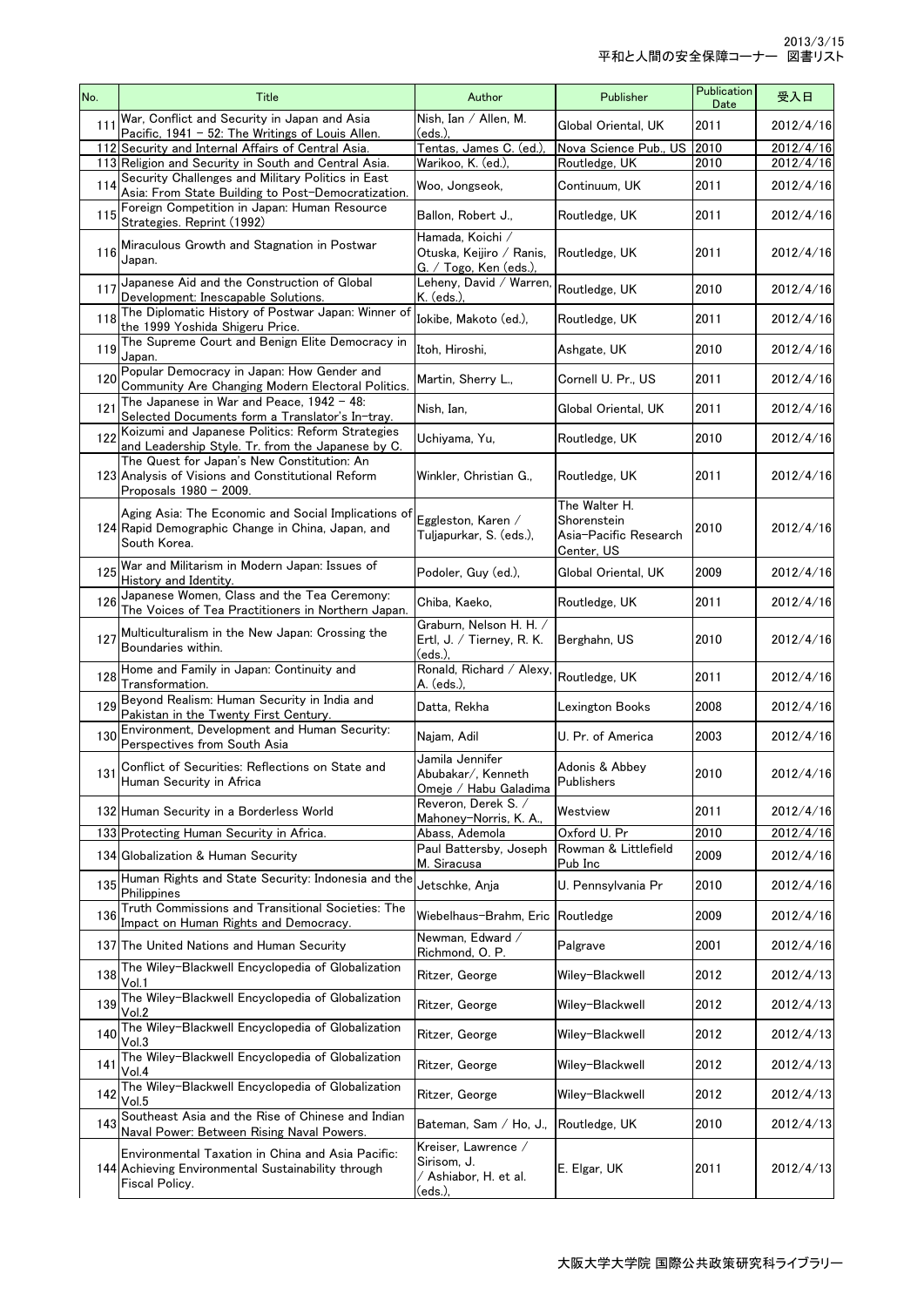| No. | Title                                                                                                                                      | Author                                                              | Publisher                   | Publication<br>Date | 受入日       |
|-----|--------------------------------------------------------------------------------------------------------------------------------------------|---------------------------------------------------------------------|-----------------------------|---------------------|-----------|
| 145 | Asian Maritime Power in the 21st Century:<br>Strategic Transactions. China, India and Southeast                                            | Sakhuja, Vijay,                                                     | ISEAS, SI                   | 2011                | 2012/4/13 |
| 146 | Paths to Development in Asia: South Korea,<br>Vietnam, China, and Indonesia.                                                               | Vu, Tuong,                                                          | Cambridge U. Pr., US        | 2010                | 2012/4/13 |
| 147 | Problems of Democratisation in Indonesia:<br>Elections, Institutions and Society.                                                          | Aspinall, Edward /<br>Mietzner, M. (eds.),                          | ISEAS, SI                   | 2010                | 2012/4/13 |
|     | 148 Islam and the Secular State in Indonesia.                                                                                              | Assyaukanie, Luthfi,                                                | ISEAS, SI                   | 2009                | 2012/4/13 |
| 149 | Varieties of Religious Authority: Changes and<br>Challenges in 20th Century Indonesian Islam.                                              | Azra, Azyumardi / van<br>Dijk, K. / Kaptein, N. J.<br>G. (eds.),    | ISEAS, SI                   | 2010                | 2012/4/13 |
| 150 | Hard Choices: Security, Democracy, and<br>Regionalism in Southeast Asia.                                                                   | Emmerson, Donald K.<br>(ed.),                                       | <b>ISEAS. SI</b>            | 2009                | 2012/4/13 |
| 151 | Deepening Democracy in Indonesia?: Direct<br>Elections for Local Leaders (Pilkada).                                                        | Erb, Maribeth /<br>Sulistiyanto, P. (eds.),                         | ISEAS, SI                   | 2009                | 2012/4/13 |
|     | 152 Building Party Systems in Developing Democracies.                                                                                      | Hicken, Allen,                                                      | Cambridge U. Pr., UK        | 2009                | 2012/4/13 |
| 153 | Islamism and Democracy in Indonesia: Piety and<br>Pragmatism.                                                                              | Hilmy, Masdar,                                                      | <b>ISEAS, SI</b>            | 2010                | 2012/4/13 |
| 154 | Amazons of the Huk Rebellion: Gener, Sex, and<br>Revolution in the Philippines.                                                            | Lanzona, Vina A.,                                                   | U. Wisconsin Pr., US        | 2009                | 2012/4/13 |
| 155 | Islam, Education and Reform in Southern Thailand:<br>Tradition and Transformation.                                                         | Liow, Joseph Chinyong,                                              | ISEAS. SI                   | 2009                | 2012/4/13 |
|     | Military Politics, Islam, and the State in Indonesia:<br>156 From Turbulent Transition to Democratic<br>Consolidation.                     | Mietzner, Marcus,                                                   | ISEAS, SI                   | 2009                | 2012/4/13 |
| 157 | Obstacles to Democratization in Southeast Asia: A<br>Study of the Nation State, Regional and Global                                        | Paul, Erik,                                                         | Palgrave Macmillan, UK 2010 |                     | 2012/4/13 |
| 158 | Revolution Interrupted: Farmers, Students, Law, and<br>Violence in Northern Thailand.                                                      | Haberkorn, Tyrell,                                                  | U. Wisconsin Pr., US        | 2011                | 2012/4/13 |
| 159 | Contesting Development: Participatory Projects and<br>Local Conflict Dynamics in Indonesia.                                                | Barron, Patrick /<br>Diprose, R. / Woolcock,<br>М                   | Yale U. Pr., US             | 2011                | 2012/4/13 |
|     | 160 Aceh: History, Politics and Culture.                                                                                                   | Graf, Arndt / Schroter,<br>S. / Wieringa, E. (eds.),                | <b>ISEAS, SI</b>            | 2010                | 2012/4/13 |
| 161 | If You Leave Us Here, We Will Die: How Genocide<br>Was Stopped in East Timor.                                                              | Robinson, Geoffrey,                                                 | Princeton U. Pr., US        | 2011                | 2012/4/13 |
|     | 162 Internationalized Criminal Courts and Tribunals                                                                                        | Romano, Cesare, et.al.                                              | Oxford Univ PR              | 2004                | 2012/4/13 |
| 163 | Asia-Pacific Security Dynamics in the Obama Era:<br>A New World Emerging.                                                                  | Ali, S. Mahmud,                                                     | Routledge, UK               | 2011                | 2012/4/13 |
|     | 164 Building Asia's Security.                                                                                                              | Bisley, Nick,                                                       | IISS / Routledge, UK        | 2010                | 2012/4/13 |
|     | 165 Issues in Human Security in Asia.                                                                                                      | Kassim, Yang Razali                                                 | ISEAS, SI                   | 2011                | 2012/4/13 |
| 166 | South and Southeast Asia: Responding to Changing<br>Geo-Political and Security Challenges.                                                 | Kesavan, K. V. / Singh,<br>D. (eds.),                               | <b>ISEAS, SI</b>            | 2010                | 2012/4/13 |
| 167 | Oceans of Crime: Maritime Piracy and Transnational<br>Security in Southeast Asia and Bangladesh.                                           | Liss, Carolin,                                                      | ISEAS, SI                   | 2011                | 2012/4/13 |
|     | 168 Human Security in Southeast Asia.                                                                                                      | Nishikawa, Yukiko,                                                  | Routledge, UK               | 2010                | 2012/4/13 |
|     | 169 Security Strategies in the Asia-Pacific: The United<br>States' "Second Front" in Southeast Asia.                                       | Tan, Andrew T. H.,                                                  | Palgrave Macmillan, UK 2011 |                     | 2012/4/13 |
|     | 170 Japanese Consumer Dynamics.                                                                                                            | Haghirian, Parissa (ed.)                                            | Palgrave Macmillan, UK 2011 |                     | 2012/4/13 |
| 171 | Japan's Bubble, Deflation, and Long-Term<br>Stagnation. Foreword by Kazumasa Iwata.                                                        | Hamada, Koichi /<br>Kashyap, A.K. /<br>Weinstein, D. E. (eds.),     | MIT Pr., US                 | 2011                | 2012/4/13 |
| 172 | Information Technology Innovation and the<br>Japanese Economy.                                                                             | Minetaki, Kazunori /<br>Nishimura, Kiyohiko G.,                     | Stanford U. Pr., US         | 2010                | 2012/4/13 |
| 173 | Japan's Politics and Economy: Perspectives on<br>Change.                                                                                   | Soederberg, Marie /<br>Nelson, P. A. (eds.),                        | Routledge, UK               | 2010                | 2012/4/13 |
|     | 174 The Japanese Economy in Retrospect. Vol.1                                                                                              | Stern, Robert M. /<br>Wright, G. / Patrick, H.<br>(eds.).           | World Scientific, SI        | 2010                | 2012/4/13 |
|     | 175 The Japanese Economy in Retrospect. Vol.2                                                                                              | Stern, Robert M. /<br>Wright, G. / Patrick, H.<br>(eds.),           | World Scientific, SI        | 2010                | 2012/4/13 |
| 176 | Institutional Diversity and Innovation: Continuing<br>and Emerging Patterns in Japan and China.                                            | Storz, Cornelia /<br>Schaefer, S.,                                  | Routledge, UK               | 2011                | 2012/4/13 |
| 177 | Economic and Policy Lessons from Japan to<br>Developing Countries.                                                                         | Toyoda, Toshihisa /<br>Nishikawa, Jun / Sato,<br>Hiroshi Kan (eds.) | Palgrave Macmillan, UK      | 2011                | 2012/4/13 |
| 178 | International Fragmentation of Production: The<br>Impact of Outsourcing on the Japanese Economy.                                           | Yamashita, Nobuaki,                                                 | E. Elgar, UK                | 2010                | 2012/4/13 |
|     | A Natural Experiment on Electoral Law Reform:<br>179 Evaluating the Long Run Consequences of 1990s<br>Electoral Reform in Italy and Japan. | Giannetti, Daniela /<br>Grofman, B. (eds.),                         | Springer, US                | 2011                | 2012/4/13 |
| 180 | The Rise and Fall of Japan's LDP: Political Party<br>Organizations as Historical Institutions.                                             | Krauss, Ellis S. /<br>Pekkanen, R. J.                               | Cornell U. Pr., US          | 2011                | 2012/4/13 |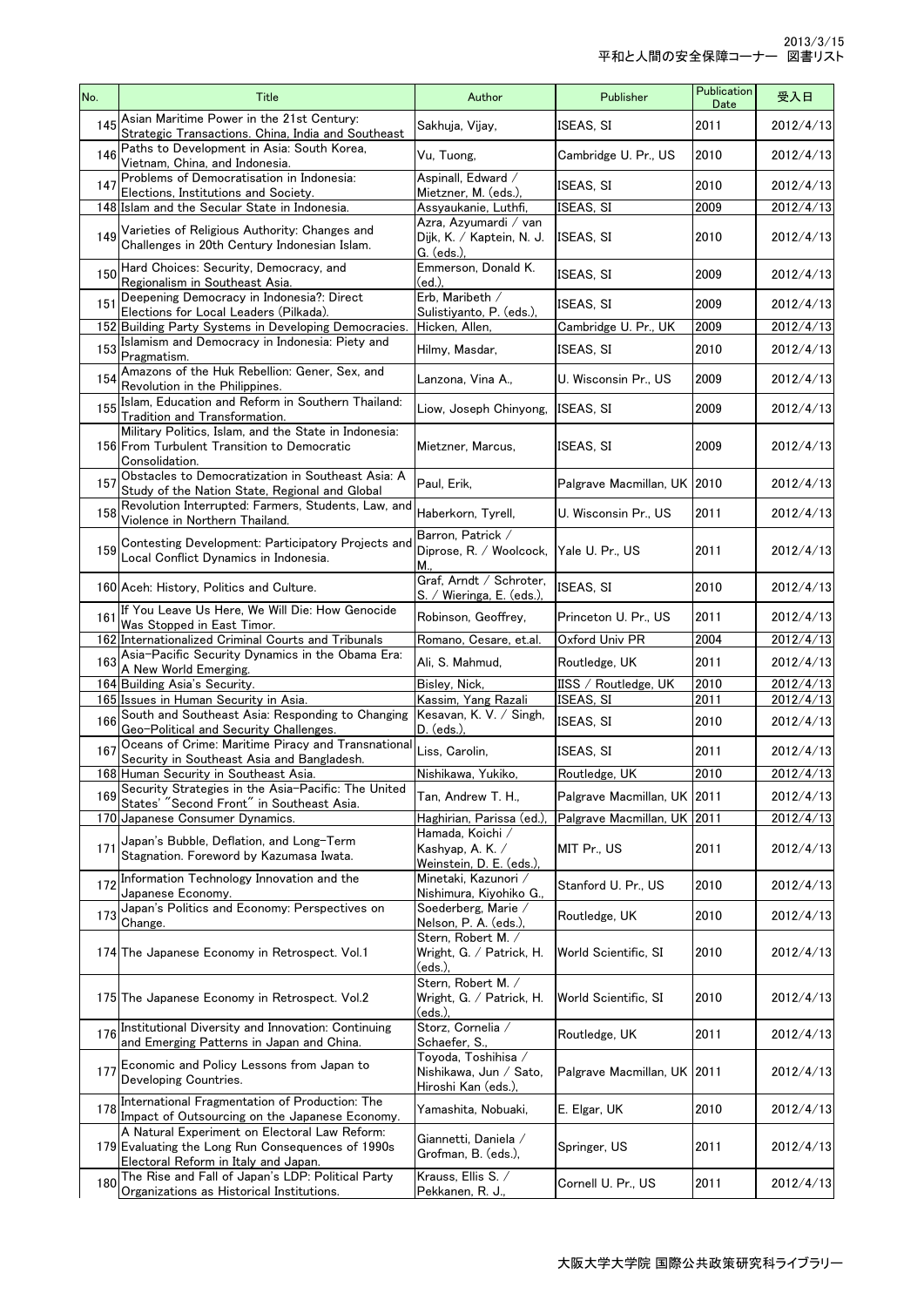| No. | Title                                                                                                                                            | Author                                                               | Publisher                                  | Publication<br>Date | 受入日                    |
|-----|--------------------------------------------------------------------------------------------------------------------------------------------------|----------------------------------------------------------------------|--------------------------------------------|---------------------|------------------------|
| 181 | Party Politics and Decentralization in Japan and<br>France: When the Opposition Governs                                                          | Nakano, Koichi,                                                      | Routledge, UK                              | 2010                | 2012/4/13              |
|     | 182 The Rise of Japanese NGOs: Activism from Above.                                                                                              | Reimann, Kim, D.,                                                    | Routledge, UK                              | 2010                | 2012/4/13              |
| 183 | Politics and Religion in Modern Japan: Red Sun,<br>White Lotus.                                                                                  | Starrs, Rov (ed.).                                                   | Palgrave Macmillan, UK 2011                |                     | 2012/4/13              |
| 184 | Faces of Aging: The Lived Experiences of the<br>Elderly in Japan.                                                                                | Matsumoto, Yoshiko<br>(ed.).                                         | Stanford U. Pr., US                        | 2011                | 2012/4/13              |
| 185 | Routledge Handbook of Japanese Culture and<br>Society.                                                                                           | Bestor, Victoria Lyon /<br>Bestor, T. C. /<br>Yamagata, Akiko (eds.) | Routledge, UK                              | 2011                | 2012/4/13              |
|     | 186 Japanese Tourism and Travel Culture.                                                                                                         | Guichard-Anguis, Sylvie<br>/ Moon, Okpyo (eds.),                     | Routledge, UK                              | 2011                | 2012/4/13              |
| 187 | Protecting Human Security in a Post 9/11 World:<br>Critical and Global Insights                                                                  | Shani, Giorgio / Sato,<br>Makoto / Pasha, M. K.                      | Palgrave Macmillan                         | 2007                | 2012/4/13              |
| 188 | Human Trafficking, Human Security, and the<br>Balkans.                                                                                           | Friman, H. Richard /<br>Reich, S                                     | U. Pittsburgh Pr                           | 2007                | 2012/4/13              |
|     | 189 Human Security and the UN: A Critical History.                                                                                               | MacFarlane, S. Neil /<br>Khong, Yuen Foong                           | Indiana U. Pr                              | 2006                | 2012/4/13              |
| 190 | Promoting Reproductive Security in Developing<br>Countries.                                                                                      | Middleberg, Maurice                                                  | Kluwer Academic                            | 2003                | 2012/4/13              |
|     | 191 Global Environmental Change and Human Security                                                                                               | Matthew, Richard A. /<br>Barnett, J. / McDonald,<br>B. et al         | MIT Pr                                     | 2010                | 2012/4/13              |
|     | China and the changing strategic dynamics in Asia<br>192 (China's International Relations in Asia: Critical<br>Issues in Modern Politics. ; V.1) | Li, Mingjiang (ed.)                                                  | Routledge, UK                              | 2010                | 2012/4/13              |
|     | China and non-traditional security in Asia (China's<br>193 International Relations in Asia: Critical Issues in<br>Modern Politics.; V.2)         | Li, Mingjiang (ed.)                                                  | Routledge, UK                              | 2010                | 2012/4/13              |
|     | China and Asian regional multilateralism (China's<br>194 International Relations in Asia: Critical Issues in<br>Modern Politics. ; V.3)          | Li, Mingjiang (ed.)                                                  | Routledge, UK                              | 2010                | 2012/4/13              |
|     | East Asia responds to a rising China (China's<br>195 International Relations in Asia: Critical Issues in<br>Modern Politics.; V.4)               | Li, Mingjiang (ed.)                                                  | Routledge, UK                              | 2010                | 2012/4/13              |
|     | 196 International Encyclopedia of Political Science                                                                                              |                                                                      | Sage Publications                          | 2012                | 2012/4/13              |
|     | 197 International Encyclopedia of Political Science<br>198 International Encyclopedia of Political Science                                       |                                                                      | Sage Publications<br>Sage Publications     | 2012<br>2012        | 2012/4/13<br>2012/4/13 |
|     | 199 International Encyclopedia of Political Science                                                                                              |                                                                      | Sage Publications                          | 2012                | $2012/4/\overline{13}$ |
|     | 200 International Encyclopedia of Political Science                                                                                              |                                                                      | Sage Publications                          | 2012                | 2012/4/13              |
|     | 201 International Encyclopedia of Political Science<br>202 International Encyclopedia of Political Science                                       |                                                                      | Sage Publications<br>Sage Publications     | 2012<br>2012        | 2012/4/13<br>2012/4/13 |
|     | 203 International Encyclopedia of Political Science                                                                                              |                                                                      | Sage Publications                          | 2012                | 2012/4/13              |
|     | 204 Japanese War Brides in America: An Oral History.                                                                                             | Crawford, Miki Ward /<br>Hayashi, K. Kaori /<br>Suenaga, Shizuko,    | Praeger, US                                | 2010                | 2012/4/16              |
| 205 | Peace and Security in the Asian Pacific: Theory and<br>Practice.                                                                                 | Peou, Sorpong,                                                       | Praeger, US                                | 2010                | 2012/4/16              |
|     | 206 How to Master the Indonesian Language                                                                                                        | A.M. Almatsier<br>Untuk SMA dan SNTA                                 | Penerbit Djambatan                         | 2005                | 2012/4/16              |
|     | 207 Ikhtisar Kesusastraan Indonesia Modern                                                                                                       | yang Sederajat                                                       | Balai Pustaka                              | 1988                | 2012/4/16              |
|     | 208 Kamus Umum Bahasa Indonesia                                                                                                                  | Poerwadarminta, W.J.S.<br>Departemen Pendidika                       | yhaiwat T.H.                               | 1999                | 2012/4/16              |
|     | 209 Tesaurus Alfabetis bahasa Indonesia Pusat Bahasa<br>The Contemporary indonesian-English Dictionary                                           | Nasional                                                             | Mizan Media Utama<br>Modern English Press, | 2009                | 2012/4/16              |
| 210 | Second Edition                                                                                                                                   | Drs.Peter Salim, M.A.                                                | Jakarta                                    | 2003                | 2012/4/16              |
|     | 211 Kamus Indonesia Inggris<br>212 Kamus Inggris Indonesia                                                                                       | Echols, John M.<br>Echols, John M.                                   | PT Gramedia<br>PT Gramedia                 | 1989<br>c1976       | 2012/4/16<br>2012/4/16 |
|     | 213 Kamus Jepang-Indonesia                                                                                                                       | Kenji Matsuura                                                       | Gramedia Pustaka                           | 1994                | 2012/4/16              |
| 214 | Tuttle Compact Indonesian Dictionary: Indonesian-<br>english/English-indonesian                                                                  | Katherine Davidsen                                                   | Periplus Editions                          | c2009               | 2012/4/16              |
|     | 215 Indonesian: A Comprehensive Grammar                                                                                                          | James Neil Sneddon<br>et.al.                                         | Routledge                                  | c2010               | 2012/4/16              |
|     | 216 Complete Indonesian: Teach Yourself                                                                                                          | Christopher Byrnes, Eva<br>Nyimas                                    | Teach Yourself Books                       | c2003               | 2012/4/16              |
|     | 217 インドネシア語のしくみ                                                                                                                                  | 降幡 正志                                                                | 白水社                                        | 2005                | 2012/4/16              |
|     | 218 Tagalog Dictionary                                                                                                                           | Teresita V. Ramos                                                    | University of Hawaii<br>Press Honolulu     | 1971                | 2012/4/16              |
|     | 219 Tagalog-English Dictionary                                                                                                                   | Leo James English                                                    | Kabayan Central                            | c1986               | 2012/4/16              |
| 220 | Handbook of Tagalogu Verbs Inflections, Modes, and<br>Aspects                                                                                    | Ramos. Teresita V.                                                   | Univ. of Hawai'i Press                     | c1986               | 2012/4/16              |
| 221 | Essential Tagalog Grammar, Second Edition: A<br>Reference for Learners of Tagalog                                                                | Fiona De Vos                                                         | Learning Tagalog                           | c2011               | 2012/4/16              |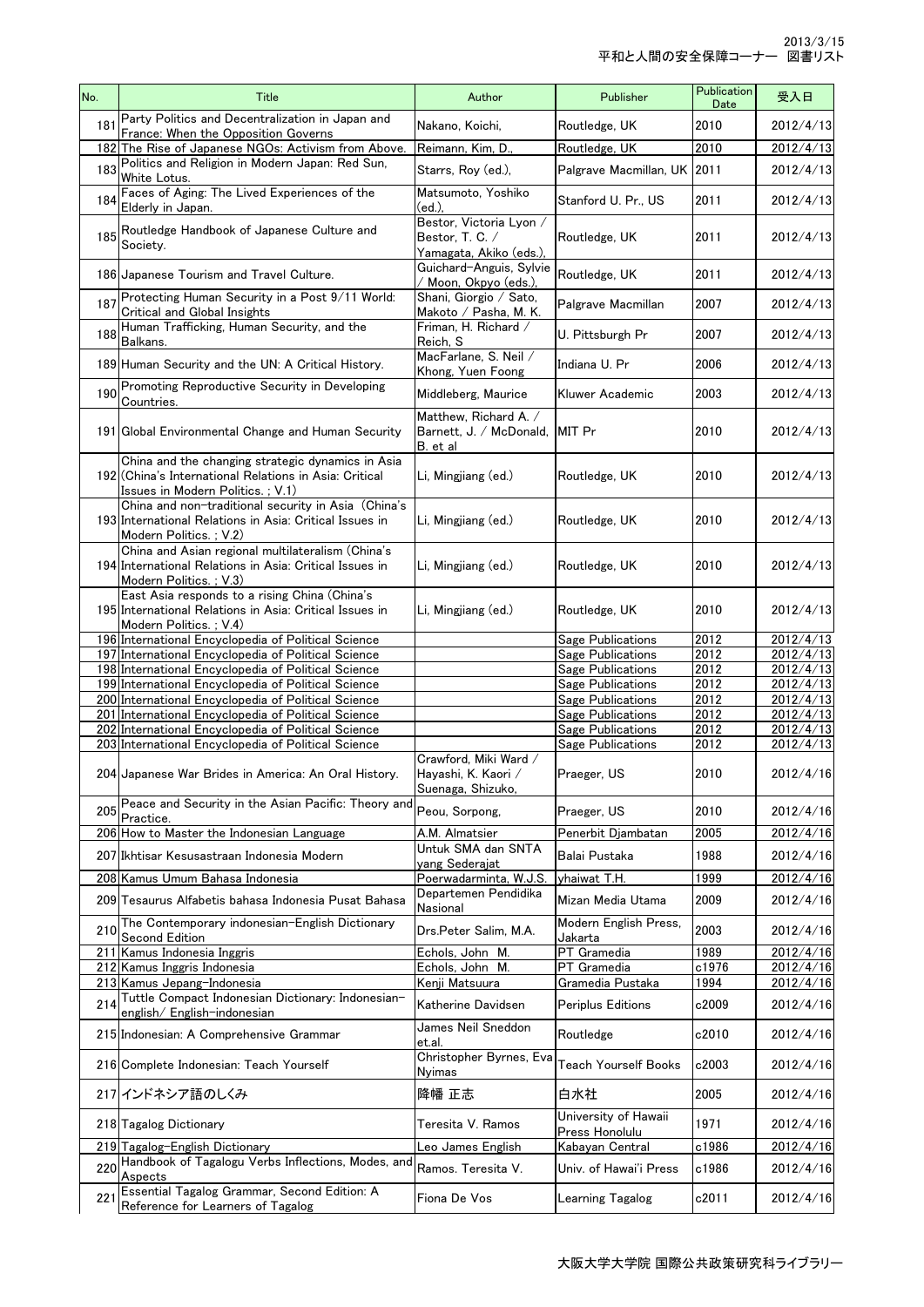| No. | Title                                                                                                                        | Author                                      | Publisher                             | Publication<br>Date | 受入日       |
|-----|------------------------------------------------------------------------------------------------------------------------------|---------------------------------------------|---------------------------------------|---------------------|-----------|
|     | 222 Tagalog for Beginners: An Introduction to Filipino,<br>the National Language of the Philippines                          | Joi Barrios                                 | <b>Tuttle Pub</b>                     | 2011                | 2012/4/13 |
|     | 223 Basic Tagalog for Foreigners And Non-tagalogs                                                                            | S. P. Aspillera, Y. C.<br>Hernandez         | <b>Tuttle Pub</b>                     | 2008                | 2012/4/13 |
|     | 224 A handbook and grammar of the Tagalog language                                                                           | William E. W. MacKinlay                     | University of California<br>Libraries |                     | 2012/4/16 |
| 225 | 日本語-フィリピン語-英語(併用)辞典–比·日·英日<br>常用語付                                                                                           | 永田 英男                                       | 国際語学社                                 | 1996                | 2012/4/16 |
|     | 226 日本語-フィリピン語-英語、フィリピン語-日本語-英<br>語実用辞典                                                                                      | 国際語学社編集部                                    | 国際語学社編集部                              | 2008                | 2012/4/16 |
|     | 227 旅の指さし会話帳 (14): フィリピン                                                                                                     | 白野 慎也                                       | 情報センター出版局                             | 2005                | 2012/4/16 |
|     | 228 今すぐ話せるフィリピン語(タガログ語) 入門編                                                                                                  | ナポレオン サルセ, 久<br>保田 暁                        | ナガセ                                   | 2000                | 2012/4/13 |
|     | 229まずはこれだけ フィリピン語                                                                                                            | 斎藤 ネリーサ                                     | 国際語学社                                 | 2003                | 2012/4/13 |
|     | 230 SE-ED's Modern English-Thai Dictionary<br>ี(พจนานุกรมอังกฤษ−ไทย ฉบับทันสมัยและสมบูรณ์                                    |                                             | <b>SE Education</b>                   | 2003                | 2012/4/16 |
| 231 | Se-ed's Modern Thai-English dictionary (<br> พจนานุกรมไทย − อังกฤษ ฉบับทันสมัย (ปกแข็ง) )                                    |                                             | <b>SE Education</b>                   | 2001                | 2012/4/16 |
| 232 | Thai-english, English-thai Compact Dictionary for<br>English Speakers: With Tones and Classifiers                            | Benjawan Poomsan<br>Becker, Chris Pirazzi   | Paiboon Pub                           | c2009               | 2012/4/16 |
|     | 233 Oxford-River Books English-Thai Dictionary                                                                               | Prima Mallikamas et.al.                     | Oxford Univ Pr.                       | 2010                | 2012/4/16 |
|     | 234 Oxford Picture Dictionary: English/ Thai                                                                                 | Jayme Adelson-<br>Goldstein et.al.          | Oxford Univ Pr.                       | c2009               | 2012/4/16 |
|     | 235 Thai for Beginners                                                                                                       | Benjawan Poomsan<br>Becker                  | Paiboon Pub                           | c1995               | 2012/4/16 |
|     | 236 Thai for intermediate learners                                                                                           | Benjawan Poomsan<br>Becker                  | Paiboon Pub                           | c2004               | 2012/4/16 |
| 237 | Essential Grammar in Use with Answers, Thai<br>Edition (Grammar in Use Grammar in Use)                                       | Raymond Murphy                              | Cambridge University<br>Pr.           | 2002                | 2012/4/16 |
|     | 238 A Reference Grammar of Thai                                                                                              | Shoichi Iwasaki                             | Cambridge University                  | 2005                | 2012/4/16 |
|     | 239 デイリー日タイ英・タイ日英辞典                                                                                                          | 宇戸 清治                                       | 三省堂                                   | 2004                | 2012/4/16 |
|     | 240 タイ語スピーキング                                                                                                                | 吉田 英人                                       | 三修社                                   | 2011                | 2012/4/13 |
|     | 241 タイ語の基本:初級から中級まで                                                                                                          | 吉田 英人                                       | 三修社                                   | 2008                | 2012/4/13 |
|     | 242 中級タイ語総合読本:タイの社会と文化を読む                                                                                                    | 斉藤 スワニー, 三上 直<br>光                          | 白水社                                   | 2005                | 2012/4/13 |
|     | 243 タイ語上級講座 読解と作文                                                                                                            | 宮本 マラシー                                     | めこん                                   | 2009                | 2012/4/16 |
|     | 244 サワッディー:日常生活の中のタイ語会話                                                                                                      | 宮本 マラシー                                     | 国際語学社                                 | 1996                | 2012/4/16 |
|     | 245 耳で覚えるはじめてのフィリピン語                                                                                                         | 大上正直                                        | ナツメ社                                  | 2005                | 2012/4/13 |
|     | 246 はじめてのフィリピン語                                                                                                              | 欧米·アジア語学セン<br>ター                            | 明日香出版社                                | 2010                | 2012/4/13 |
|     | 247 インドネシア語辞典                                                                                                                | 末永 晃                                        | 大学書林                                  | 1992                | 2012/4/16 |
|     | 248 インドネシア語分類辞典                                                                                                              | 佐藤 正範                                       | 大学書林                                  | 2005                | 2012/4/16 |
|     | 249 簡約タイ語辞典                                                                                                                  | 松山 納                                        | 大学書林                                  | 1996                | 2012/4/16 |
|     | 250 Chinese Strategic Thought toward Asia.                                                                                   | Rozman, Gilbert.                            | Palgrave Macmillan, UK                | 2010                | 2012/5/25 |
|     | 251 China and Asian Regionalism.                                                                                             | Yunling, Zhang,                             | World Scientific, SI                  | 2010                | 2012/5/25 |
| 252 | Minority Rights in Europe : Policies and Practices in<br>C.S.C.E. Participating States                                       | Minority Rights Group                       | <b>MRG Publications</b>               | 1991                | 2012/5/30 |
| 253 | The Road from Authoritarianism to Democratization<br>in Indonesia.                                                           | Carnegie, Paul J.,                          | Palgrave Macmillan                    | 2010                | 2012/6/11 |
|     | 254 Land Claims in East Timor                                                                                                | Fitzpatrick, Daniel                         | Asia Pacific Press                    | 2002                | 2012/6/11 |
| 255 | Southeast Asian Islam : histories, cultures and<br>identities (Islam in Southeast Asia; v.1)                                 | Joseph Chinyong Liow<br>and Nadirsyah Hosen | Routledge                             | 2010                | 2012/6/26 |
| 256 | Muslim politics in Southeast Asia: discourses and<br>practices (Islam in Southeast Asia; v.2)                                | Joseph Chinyong Liow<br>and Nadirsyah Hosen | Routledge                             | 2010                | 2012/6/26 |
| 257 | Betwixt local and global : Islamic civil society in<br>Southeast Asia (Islam in Southeast Asia; v.3)                         | Joseph Chinyong Liow<br>and Nadirsyah Hosen | Routledge                             | 2010                | 2012/6/26 |
| 258 | The myth of the 'second front': Muslim Southeast<br>Asia and the war on terror (Islam in Southeast Asia; and Nadirsyah Hosen | Joseph Chinyong Liow                        | Routledge                             | 2010                | 2012/6/26 |
| 259 | States, state-building, and state business links<br>(Politics of modern Southeast Asia; v. 1)                                | Allen Hicken                                | Routledge                             | 2010                | 2012/6/26 |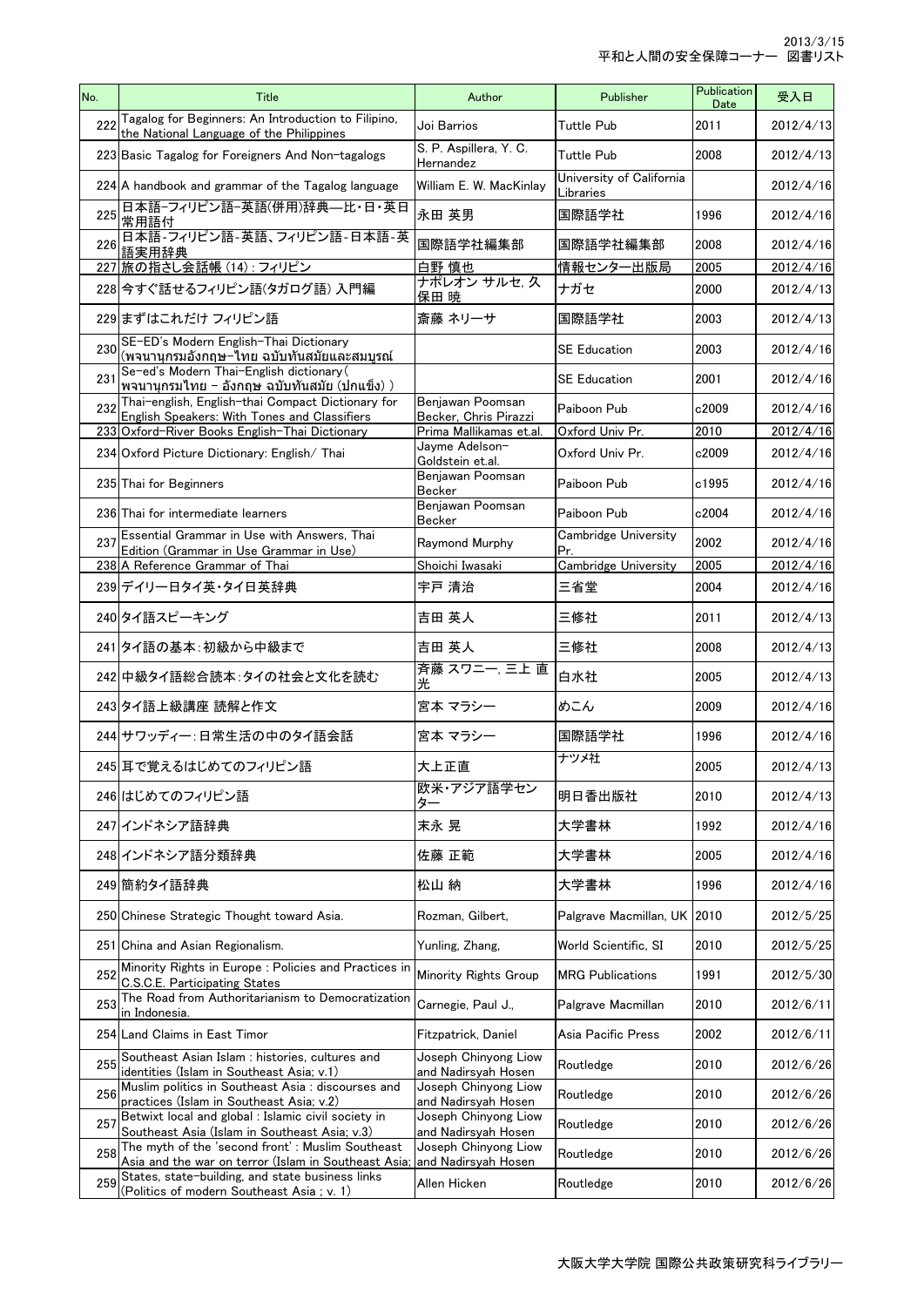| No. | Title                                                                                                                      | Author                                                | Publisher                    | Publication<br>Date | 受入日        |
|-----|----------------------------------------------------------------------------------------------------------------------------|-------------------------------------------------------|------------------------------|---------------------|------------|
| 260 | Civil society, ethnicity, and religion (Politics of<br>modern Southeast Asia; v. 2)                                        | Allen Hicken                                          | Routledge                    | 2010                | 2012/6/26  |
| 261 | Regimes and institutions (Politics of modern<br>Southeast Asia ; v. 3)                                                     | Allen Hicken                                          | Routledge                    | 2010                | 2012/6/26  |
| 262 | Development, crises, cooperation (Politics of<br>modern Southeast Asia ; v. 4)                                             | Allen Hicken                                          | Routledge                    | 2010                | 2012/6/26  |
| 263 | Conceiving multiculturalism : from roots to rights<br>(Multiculturalism ; v. 1)                                            | Gerd Baumann and<br>Steven Vertovec                   | Routledge                    | 2011                | 2012/6/26  |
| 264 | Multiculturalism and the nation-state: who<br>recognizes whom? (Multiculturalism; v. 2)                                    | Gerd Baumann and<br>Steven Vertovec                   | Routledge                    | 2011                | 2012/6/26  |
| 265 | CMulticulturalism in the public sphere: city and<br>school, markets and media (Multiculturalism; v. 3)                     | Gerd Baumann and<br>Steven Vertovec                   | Routledge                    | 2011                | 2012/6/26  |
| 266 | Crises and transformations: challenges and futures<br>(Multiculturalism ; v. 4)                                            | Gerd Baumann and<br>Steven Vertovec                   | Routledge                    | 2011                | 2012/6/26  |
| 267 | Toxic Archipelago: A History of Industrial Disease in<br>Japan                                                             | Brett L., Walker                                      | U. Washington Pr.            | 2010                | 2012/8/7   |
| 268 | インドネシアの森は誰のもの?:違法伐採はなぜ起<br>きるのか                                                                                            | 日本インドネシアNGO<br>ネットワーク                                 | 日本インドネシアNGO<br>ネットワーク        | 2004                | 2012/8/10  |
|     | 269 30年目のスハルト: インドネシア民主化のうねり                                                                                               | 日本インドネシアNGO<br>ネットワーク                                 | 日本インドネシアNGO<br><u>ネットワーク</u> | 1997                | 2012/8/10  |
|     | 270 インドネシア ニュースレター No.49-79                                                                                                | 日本インドネシアNGO<br>ネットワーク                                 | 日本インドネシアNGO<br>ネットワーク        | $2004 -$<br>2012    | 2012/8/10  |
| 271 | Critical Perspectives on Human Security: Rethinking Chandler, David /<br>Emancipation and Power in International Relations | Hymek, N                                              | Routledge                    | 2012                | 2012/9/10  |
|     | 272 Human Security and Climate Change in Southeast A                                                                       | Elliott, Lorraine /<br>Caballero-Anthony, M.          | Routledge                    | 2012                | 2012/9/27  |
| 273 | Islam and Nation: Separatist Rebellion in Aceh,<br>Indonesia                                                               | Aspinall, Edward,                                     | Stanford U. Pr.              | 2009                | 2012/11/12 |
|     | 274 Japan's Foreign Policy since 1945.                                                                                     | Cooney, Kevin J.,                                     | Sharpe, US                   | 2006                | 2013/3/14  |
| 275 | Welfare and Capitalism in Postwar Japan: Party,<br>Bureaucracy, and Business.                                              | Estevez-Abe, Margarita, Cambridge U. Pr., US          |                              | 2008                | 2013/3/14  |
| 276 | Beachheads: War, Peace, and Tourism in Postwar<br>Okinawa.                                                                 | Figal, Gerald,                                        | Rowman & Littlefield,<br>US  | 2012                | 2013/3/14  |
|     | 277 Introduction to Japanese Politics. 5th ed.                                                                             | Hayes, Louis D.,                                      | Sharpe, US                   | 2008                | 2013/3/14  |
|     | 278 Understanding Japanese Society. 4th ed.                                                                                | Hendry, Joy,                                          | Routledge, UK                | 2013                | 2013/3/14  |
| 279 | Japan's International Relations: Politics, Economics<br>and Security. 3rd ed.                                              | Hook, Glenn D. / Gilson,<br>J. / Hughes, C. W. et al. | Routledge, UK                | 2012                | 2013/3/14  |
| 280 | Natural Disaster and Nuclear Crisis in Japan:<br>Response and Recovery after Japan's 3/11.                                 | Kingston, Jeff (ed.),                                 | Routledge, UK                | 2012                | 2013/3/14  |
| 281 | Japan's Relations with Southeast Asia: The Fukuda<br>Doctrine and Beyond.                                                  | Lam, Peng Er (ed.),                                   | Routledge, US                | 2013                | 2013/3/14  |
| 282 | Japan's Outcaste Abolition: The Struggle for<br>National Inclusion and the Making of the Modern                            | McCormack, Noah Y.,                                   | Routledge, UK                | 2013                | 2013/3/14  |
| 283 | Borderline Japan: Foreigners and Frontier Controls<br>in the Postwar Era.                                                  | Morris-Suzuki, Tessa,                                 | Cambridge U. Pr., UK         | 2011                | 2013/3/14  |
| 284 | Strong Society, Smart State: The Rise of Public<br>Opinion in China's Japan Policy.                                        | Reilly, James,                                        | Columbia U. Pr., US          | 2012                | 2013/3/14  |
| 285 | Scream from the Shadows: The Women's Liberation<br>Movement in Japan.                                                      | Shigematsu, Setsu,                                    | U. Minnesota Pr., US         | 2012                | 2013/3/14  |
| 286 | Fighting for Foreigners: Immigration and Its Impact<br>on Japanese Democracy.                                              | Shipper, Apichai W.,                                  | Cornell U. Pr., US           | 2008                | 2013/3/14  |
| 287 | Japan Remodeled: How Government and Industry<br>Are Reforming Japanese Capitalism.                                         | Vogel, Steven,                                        | Cornell U. Pr., US           | 2007                | 2013/3/14  |
| 288 | The Making of Southeast Asia: International<br>Relations of a Region.                                                      | Acharya, Amitav,                                      | ISEAS, SI                    | 2012                | 2013/3/14  |
| 289 | Constructing Singapore: Elitism, Ethnicity and the<br>Nation-Building Project.                                             | Barr, Michael D. /<br>Skrbis, Z.,                     | NIAS Pr., DK                 | 2008                | 2013/3/14  |
| 290 | Civil Society in the Philippines: Theoretical,<br>Methodological and Policy Debates.                                       | Clarke, Gerard,                                       | Routledge, UK                | 2013                | 2013/3/14  |
|     | 291 Digital Atlas of Indonesian History.                                                                                   | Cribb, Robert,                                        | NIAS Pr., DK                 | 2010                | 2013/3/14  |
| 292 | Political Change and Territoriality in Indonesia:<br>Provincial Proliferation.                                             | Kimura, Ehito,                                        | Routledge, UK                | 2013                | 2013/3/14  |
| 293 | East Timor and the International Community: Basic<br>Documents.                                                            | Krieger, Heike (ed.),                                 | Cambridge U. Pr., UK         | 2011                | 2013/3/14  |
| 294 | The Perfect Business?: Anti-Trafficking and the<br>Sex Trade along the Mekong.                                             | Molland, Sverre,                                      | U. Hawai'i Pr., US           | 2012                | 2013/3/14  |
| 295 | Authoritarian Rule of Law: Legislation, Discourse<br>and Legitimacy in Singapore.                                          | Rajah, Jothie,                                        | Cambridge U. Pr., US         | 2012                | 2013/3/14  |
| 296 | Imperial Alchemy: Nationalism and Political Identity<br>in Southeast Asia.                                                 | Reid, Anthony,                                        | Cambridge U. Pr., UK         | 2010                | 2013/3/14  |